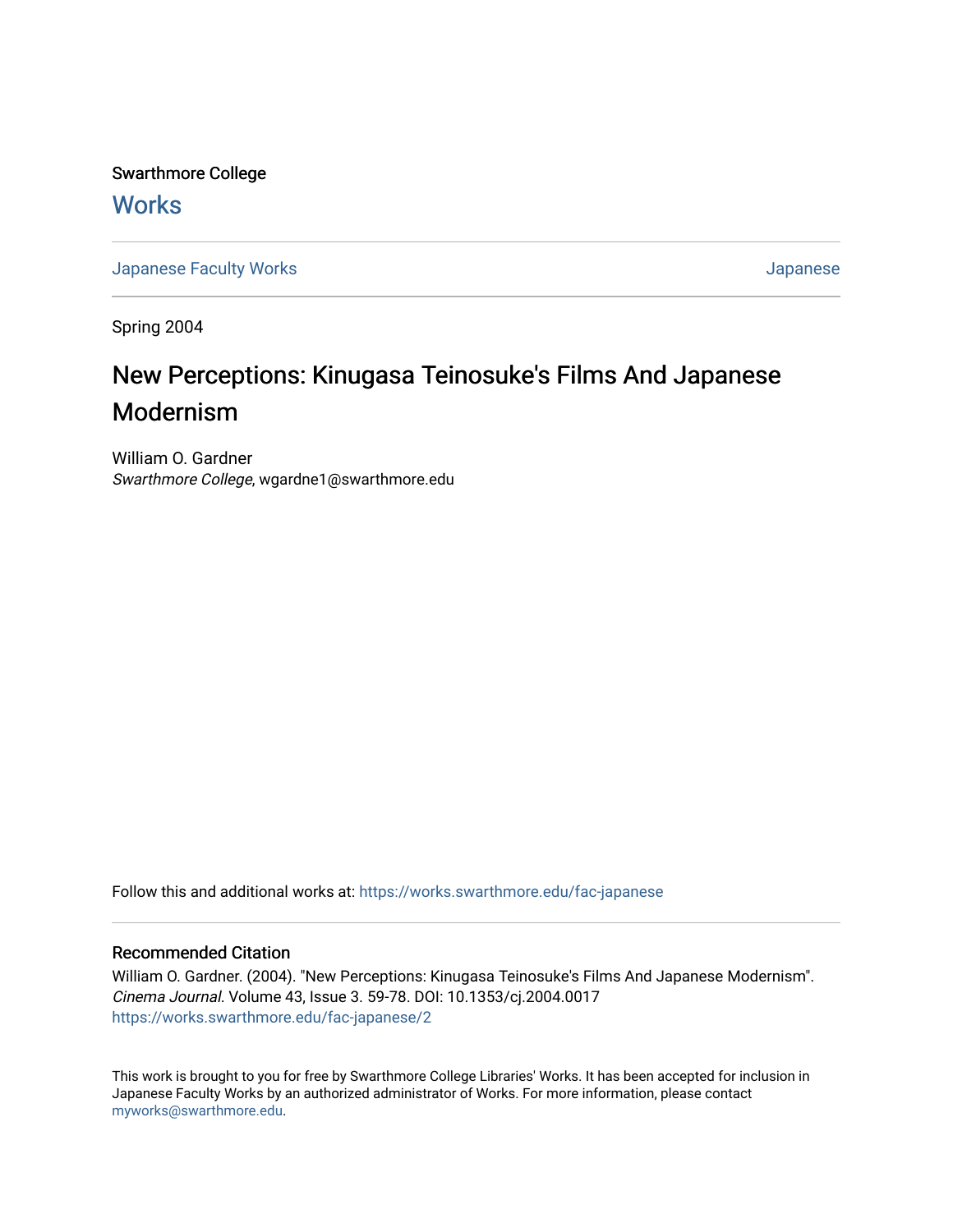## New Perceptions: Kinugasa Teinosuke's Films and Japanese Modernism

by William 0. Gardner

 Abstract: This essay offers a reading of Kinugasa Teinosuke's independent silent films as responses to the traumatic experience of twentieth-century modernity. Of particular interest are the global and local intertexts in A Page of Madness and Crossways, their connections to the literary criticism of the shinkankakuha, or New Perception school, and the centrality of sensory perception in Kinugasa's work.

Kinugasa Teinosuke's silent films A Page of Madness (Kurutta ippeiji, 1926) and Crossways ( $J\bar{u}jir\bar{o}$ , 1928) are among the most valuable surviving records of the mod ernist movement in Japanese film, theater, art, and literature produced during the interwar period. A Page of Madness is set in an insane asylum and employs rapid, rhythmic montage sequences, multiple exposures, lens distortions, and a battery of other visual techniques to convey the abnormal sensory experiences and visions of the inmates. Crossways is a historical drama without any swordplay that features expressionistic sets, masterful shot compositions, rich deployment of light and shade, and visually stunning, carefully placed sequences of subjective montage.

Kinugasa developed the screenplay for A Page of Madness, the more formally radical of the two films, in collaboration with the young writer Kawabata Yasunari, who achieved international fame in 1968, when he became the first Japanese re cipient of the Nobel Prize for Literature. Kawabata's collaboration on the screen play was just one aspect of Kinugasa's involvement with the modernist literary clique shinkankakuha (New Perception school), which counted Kawabata as a founding member. $\frac{1}{1}$ 

Since the titles and opening publicity for A Page of Madness presented it as a product of the Shinkankaku eiga renmei, or Shinkankakuha Film Alliance, much of the critical discussion that greeted the film's initial release naturally focused on the connection between Kinugasa and this literary group. Subsequent commentators on Kinugasa's independent silent films, however, have tended to neglect the the matic and theoretical ties between the director and the shinkankakuha writers, thus relegating these works to the status of cultural anomalies.<sup>2</sup> Close examination of  $A$ Page of Madness and Crossways reveals multiple points of resonance between the filmmaker's thematic and stylistic concerns and the theoretical issues explored by the shinkankakuha, beginning with the issue of sense perception itself.

 William 0. Gardner is an assistant professor of Japanese language, literature, and culture at Swarthmore College. His study of Japanese modernism, entitled Advertising Tower: Japa nese Modernism and Modernity in the 1920's, is forthcoming from Harvard University Asia Center Publications.

? 2004 by the University of Texas Press, PO. Box 7819, Austin, TX 78713-7819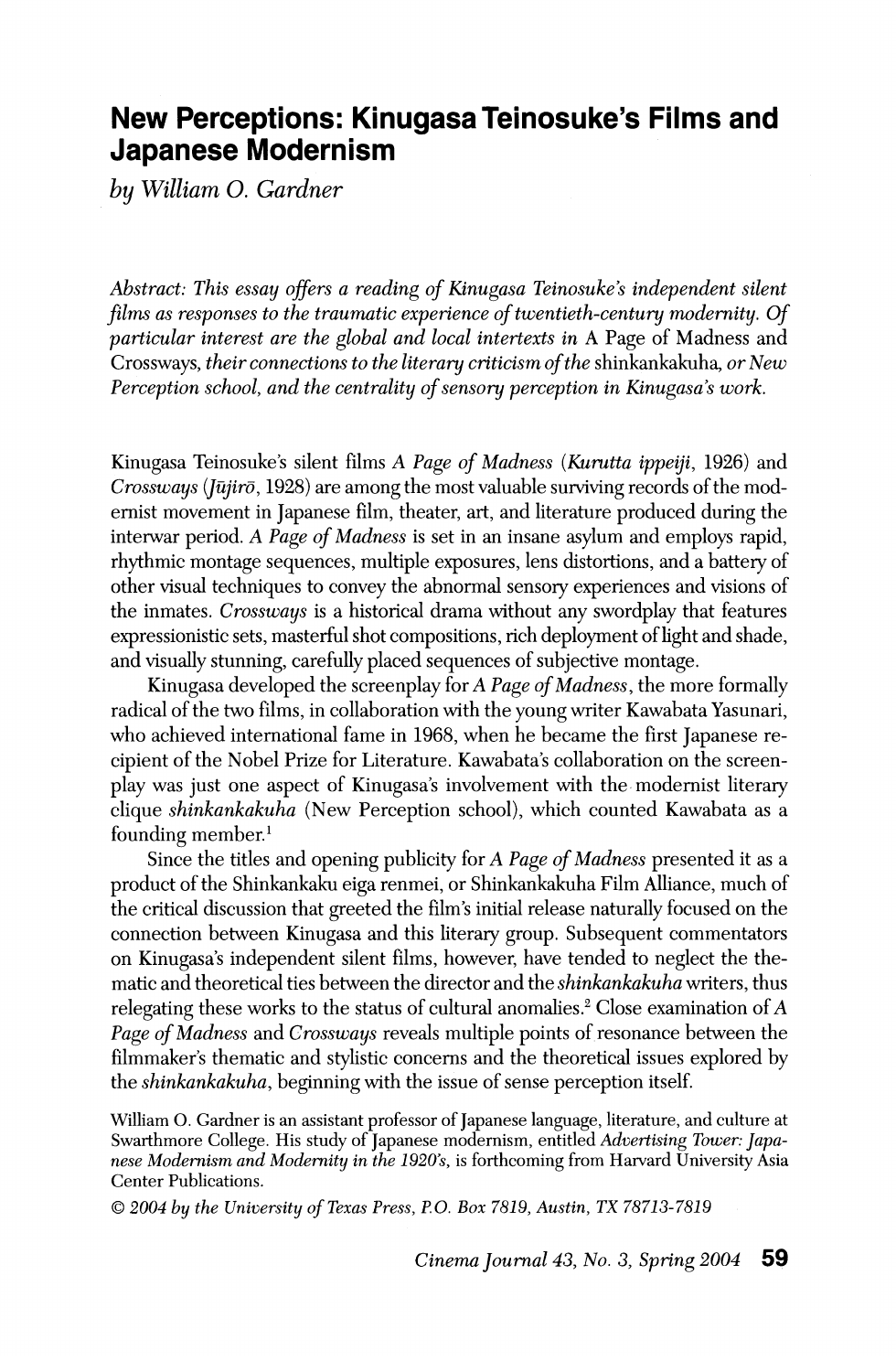The label shinkankakuha refers to a group of young writers who in 1924 broke away from the high-circulation literary magazine Bungei shunjū (Literary Seasons) to found another magazine, Bungei jidai (The Literary Age). The group ex pressed impatience with what it saw as "realist" styles of prose fiction and sought to apply a measure of the formal experimentation pioneered in Japanese poetry and visual art to the more conservative genre of prose fiction. The members' theo retical writings disavowed "objective description" in favor of a radical subjectivism that would be expressed, paradoxically, through more intensive engagement with the material world.<sup>3</sup>

 In the group's most prominent theoretical statement, its leader, Yokomitsu Riichi, wrote, "The phenomenon of perception for the shinkankakuha is, to put it briefly, the direct, intuitive sensation of a subjectivity that peels away the natural ized exterior aspects and leaps into the thing itself."4 Yokomitsu's fictional and critical writings reveal a fascination with direct, subjective sensory experiences and a countervailing anxiety about the effects of such experiences on both indi vidual psychology and social institutions.

The *shinkankakuha* writers can be situated globally among the twentieth century theorists who offered, in Ben Singer's words, "a neurological conception of modernity" and "insisted that modernity must... be understood in terms of a fundamentally different register of subjective experience, characterized by the physical and perceptual shocks of the modern urban environment."5 The mem bers of the *shinkankakuha* were by no means the only Japanese intellectuals to offer such a "neurological conception." Japan's encounter with the West in the nineteenth and twentieth centuries has often been troped as a series of shocks, as the physical environment, the structure and pace of everyday life, and the conceptual frameworks of society were rapidly and radically transformed. In the words of the leading late–Meiji period novelist, Natsume Soseki, the strain of attempting to adjust to the accelerating pace of change into the twentieth century inevitably led the Japanese people to an "incurable nervous breakdown."6

The works of the *shinkankakuha* school and of the independent cinema of Kinugasa appeared at a time when the pace of change and the shocks of modernity were especially pronounced. The capital city of Tokyo had been leveled by the Great Kanto Earthquake of 1923 and its subsequent deadly fires. A radically transformed city had appeared, pell-mell, from the ashes. New technologies, such as the subway, ocean liner, zeppelin, airplane, and radio, were transforming the experience of space and time, adding to the already pervasive technologies of the locomotive, printing press, and cinema. As these changes were taking place, a new conception of moder life emerged in Japan, focusing on mobility, leisure, and consumption, even as the economy stalled and Marxist and anarchist critiques gained traction among the intel ligentsia.<sup>7</sup> As one artistic response to the tumultuous change occurring during he decade, Kinugasa's independent films articulate a warning about the dangers of hy perstimulation and consumer spectacle while simultaneously exploiting an aesthetic of modernist speed and visual sensuousness. These films provide a provocative link between the everyday experience of modernity in a rapidly transforming nation and the themes and techniques of modernism in Japan.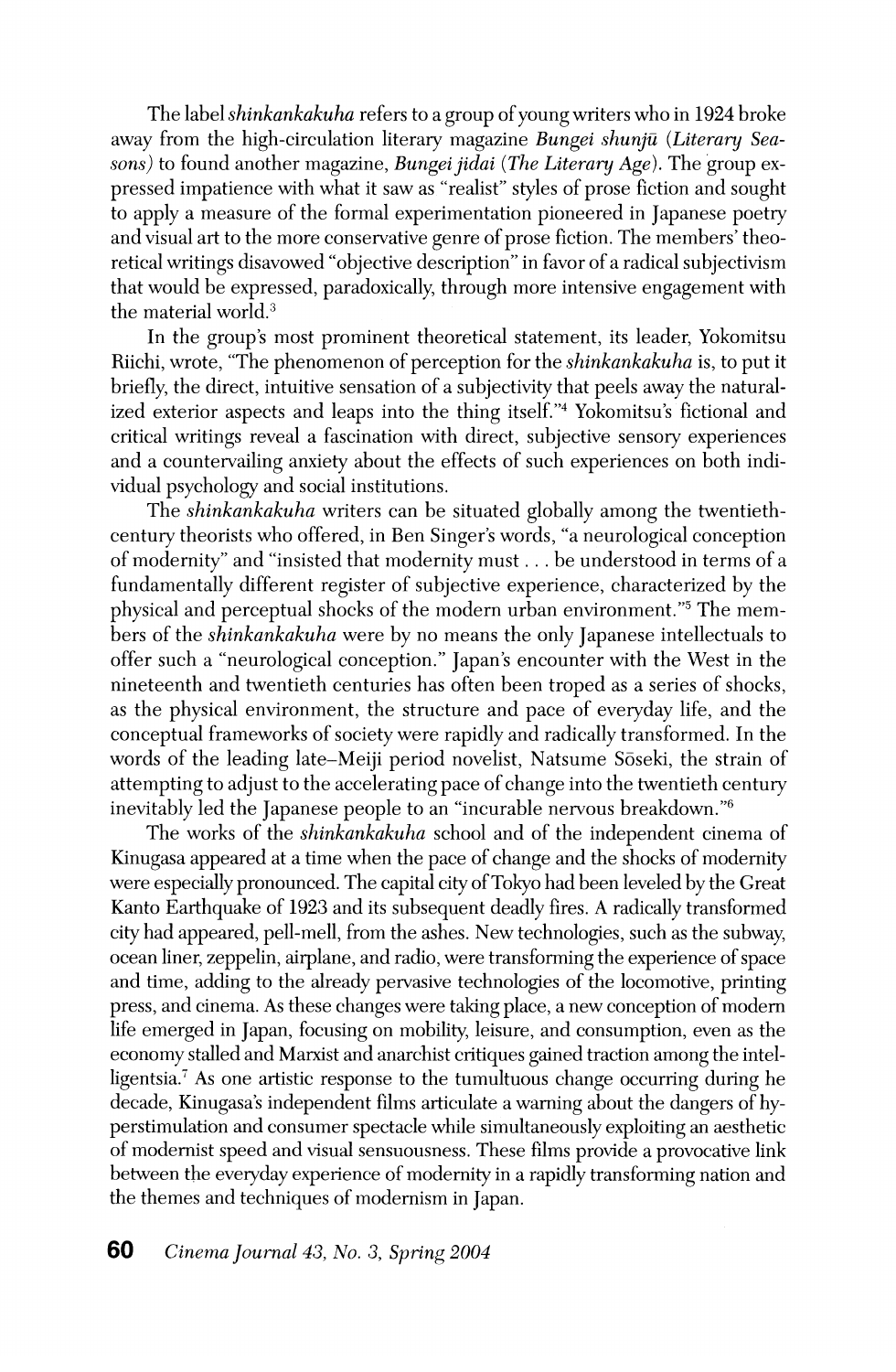**Japanese Film in Transition.** The 1920s were a particularly contentious period for film in Japan. Hollywood and its stars were enthusiastically embraced by a broad and avid filmgoing public. Domestically produced, action-packed period films reached high levels of technical facility and popularity as well. The 1920s were also when the *benshi*—narrators who provided commentary and intertitle dialogue at silent film screenings-became popular. The best of the benshi be came stars in their own right, sometimes receiving higher billing than the films they narrated.

 Despite the seeming vitality of Japanese cinematic culture, however, domes tic critics expressed dissatisfaction with numerous aspects of domestic film pro duction, presentation, and reception. Critics and filmmakers affiliated with the pure film movement pressured the film industry to bring the domestic product up to what they perceived to be international standards and encouraged the ideal of self-sufficient film narrative that did not rely on the narrative skills of the benshi.<sup>8</sup> Many of the most important directors in Japanese film history emerged during the decade, including Ito Daisuke, Inagaki Hiroshi, Gosho Heinosuke, Ozu Yasujiro, Mizoguchi Kenji, and Kinugasa Teinosuke.

 Kinugasa's career reflects many of the changes under way in Japanese cinema in the 1920s. He began as an oyama, or male actor specializing in female roles, moving from theater to film in 1917. At this time, both stage and screen were dominated by the all-male performance culture of the kabuki theater, carried into the modern period by both *kabuki* and *shinpa*, a melding of Japanese and Euro pean dramatic forms. Kinugasa played the female lead in the landmark film drama Ikeru shikabane (The Living Corpse, Tanaka Eizō, 1918), but as oyama film actors—among the first targets of the reformist pure film movement—began to be replaced by female performers, Kinugasa deftly repositioned himself as a director rather than an actor.

 Debuting as a director in 1920, Kinugasa worked first for Nikkatsu and then for Makino studios, breaking with the latter to form his own independent produc tion group, the Shinkankakuha eiga renmei, in 1926. After producing A Page of Madness with the Shinkaknkakuha eiga renmei, he led his own production unit, the Kinugasa eiga renmei, with logistical and distribution support from the Shōchiku film studio.

 Kinugasa worked prodigiously throughout this period, directing eighteen films for the Kinugasa eiga renmei between 1926 and 1928 alone. After returning to Japan from a tour in Europe, Kinugasa renewed his studio affiliation with Shōchiku and continued to specialize in period films throughout a long career that stretched into the 1960s.<sup>9</sup>

While his roots as an actor and a director were in *shinpa*-style melodramas, Kinugasa's commercial production work in the mid-1920s centered on the period film, a genre in which he was one of the few filmmakers to rival Ito Daisuke. The genre conventions of Kinugasa's commercial work are reflected in the three avant garde films he directed during this period: A Page of Madness retains distinctive traces of the *shinpa* melodrama, while The Sun (Nichirin, 1925) and Crossways represent new approaches to the period film. Although two of these films were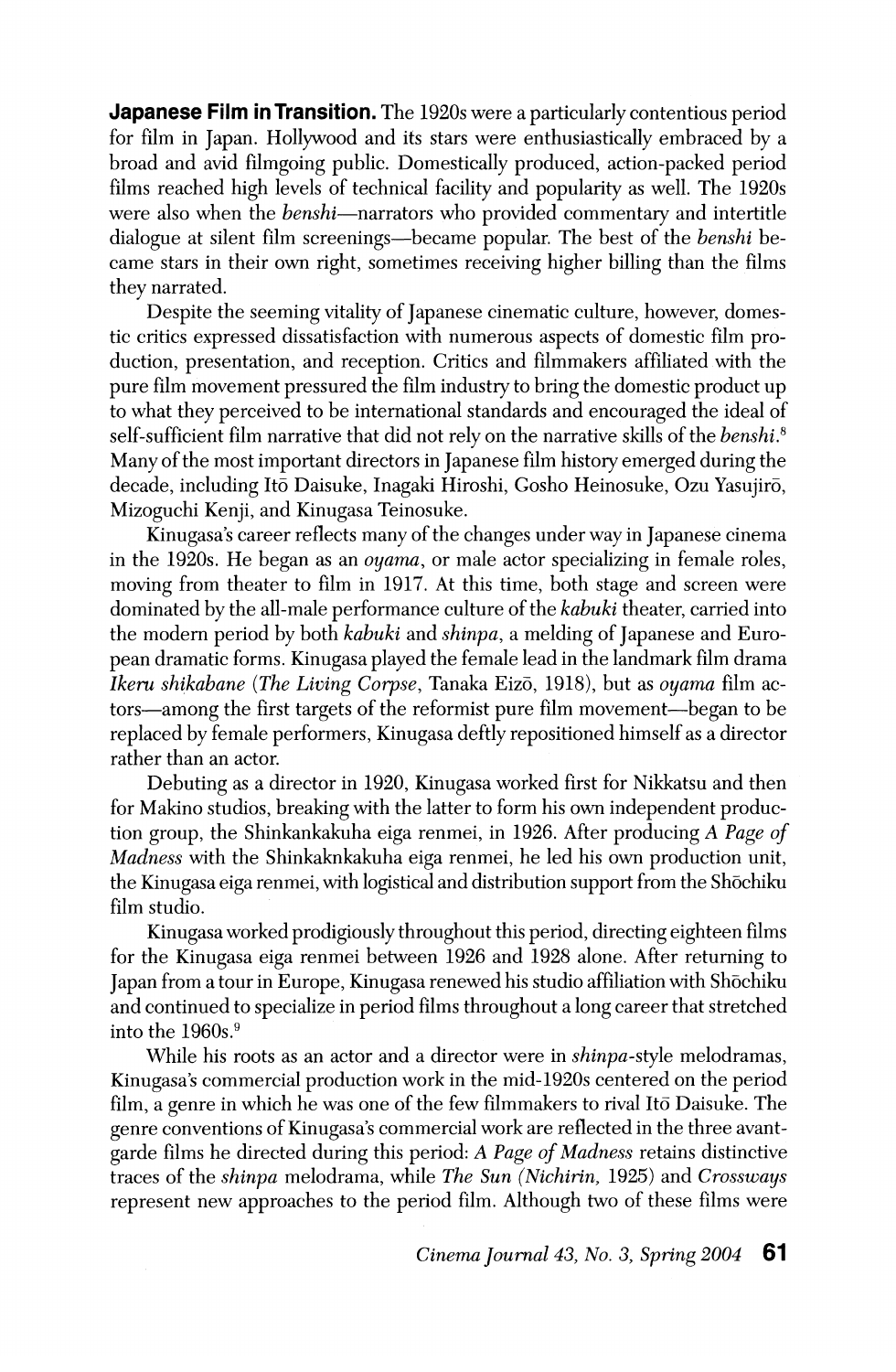period dramas, Kinugasa engaged thematically with aspects of modern urban life especially those related to sensory stimulation—that cinema both reflected and created. As I shall explore below, the theme of sensory stimulation ties Kinugasa's work to the theory, criticism, and literature of the *shinkankakuha* and more broadly to interwar Japanese modernism in its various literary and artistic incarnations.

Kinugasa, Japanese Modernism, and the Shinkankakuha. The scenario for Kinugasa's A Page of Madness developed from consultations between the director and several members of the shinkankakuha, but it was Kawabata who eventually became Kinugasa's primary collaborator. Reflecting a film culture that placed a strong value on the screenplay as an independent or semi-independent literary genre, Kawabata published a version of the screenplay in the July 1926 issue of Eiga jidai (The Film Age), a journal with strong ties to the shinkankakuha.<sup>10</sup> Several members of the shinkankakuha were involved in the promotion of the film, and although they failed to materialize, further collaborations with Kinugasa were planned. This collaborative context was highlighted in the credits and publicity for A Page of Madness, which was presented as "the first work of the Shinkankakuha Film Alliance."<sup>11</sup> While the historical details of this collaboration are intriguing, they will not be my focus here. Rather, I will investigate Kinugasa's and the shinkankakuha's shared attention to sense perception and suggest that the sensorium of cinema was a key aspect of the modernity to which Japanese modernism, both cinematic and literary, responded.

 A Page of Madness is one of the first examples of independent narrative filmmaking in Japan and has garnered considerable international attention since its rediscovery in the early 1970s. It is the most radical of the trio of formally experimental films Kinugasa made in the 1920s. The first, The Sun, was based on a novel by the leading member of the *shinkankakuha*, Yokomitsu Riichi, and initiated Kinugasa's involvement with this group. Set at the semimythical dawn of Japanese history, this ambitious film, now lost, established Kinugasa's progressive oeuvre as distinct from his previous work as an oyama and studio director.

 The second of Kinugasa's three independent films, A Page of Madness, ce mented his reputation as an innovative filmmaker. Several critics praised the work as the first Japanese film worthy of an international audience.<sup>12</sup> The third film, Crossways, attracted less commentary in Japan but achieved historical status when Kinugasa screened it in Europe in 1928, making it the first Japanese work to be presented to Western audiences as an "art film."12

 The remarkable avant-garde aesthetic of A Page of Madness can be explicated in at least three contexts: (1) as part of the broad surge of Japanese avant-garde and modernist art and literature produced in the 1920s; (2) as representative of the pure film movement in Japanese cinema and film criticism; and (3) in its spe cific relation to the shinkankakuha. While Kinugasa's collaboration with the shinkankakuha writers is clearly the most obvious context in which to discuss the film, both it and the *shinkankakuha* group must first be placed against the larger background of avant-garde artistic and literary activity in interwar Japan.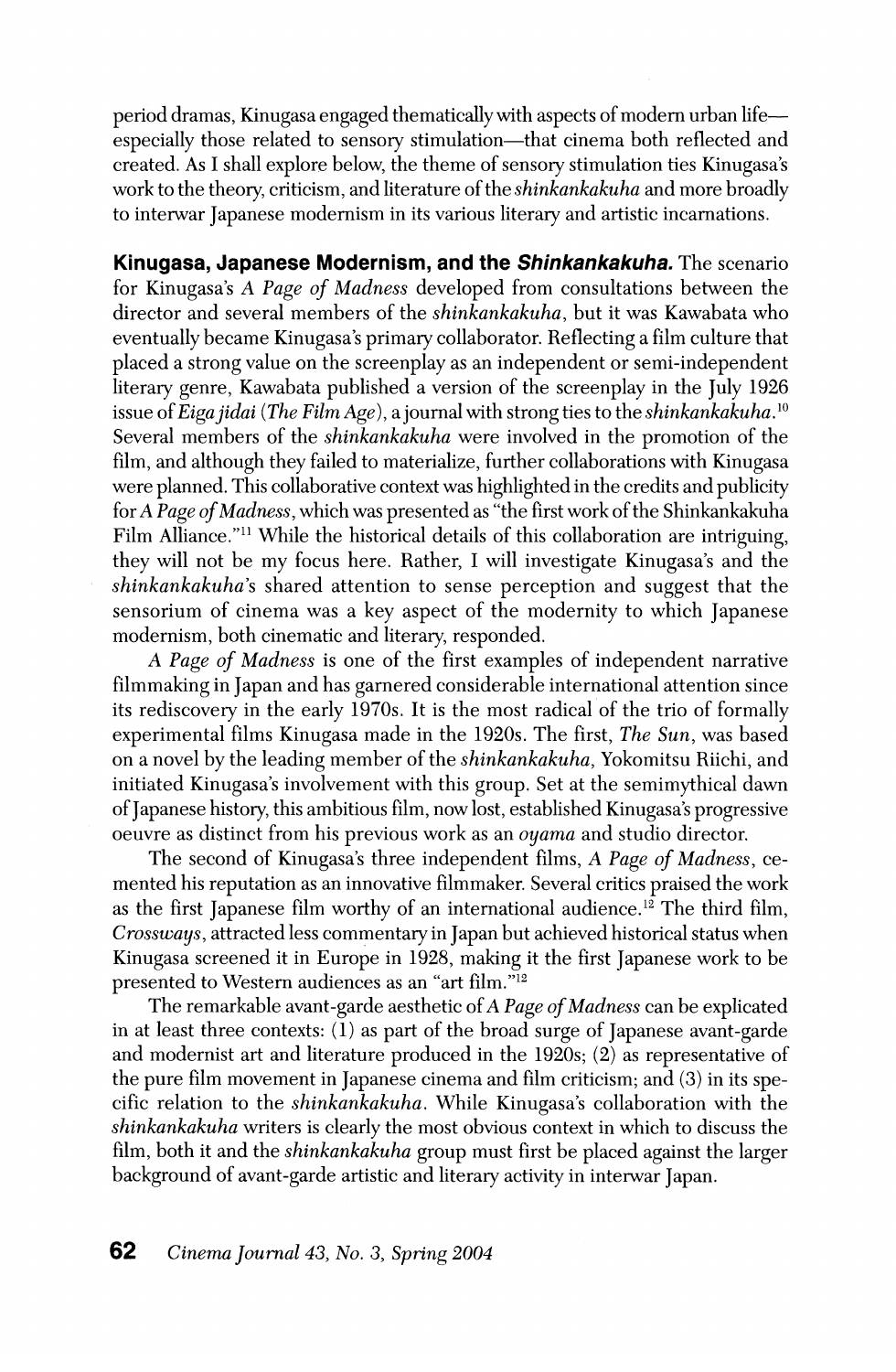During the interwar period, Japanese intellectuals became increasingly confi dent that their cultural expressions were unfolding parallel to the latest trends in Europe and America. Such a conviction presupposed the rapid transmission of foreign works to Japan, as well as the existence of a receptive and competent audi ence for them, and such was indeed the case.

 We can identify three primary channels mediating the introduction of Euro pean modernist and avant-garde art and literature to Japan: (1) the transnational flow of people; (2) the exhibition of visual works; and (3) the circulation of written information, via translations, reports, and critical texts. Examples of the first chan nel of mediation include exiled Russian futurist David Burliuk's visit to Japan in 1920 and avant-garde leader Murayama Tomoyoshi's stay in Berlin from 1921 to 1923. Such exchanges were typically combined with the other two channels of mediation. Burliuk presented an exhibition of futurist work in Tokyo, for example, while Murayama parlayed his encounters with expressionist, Dadaist, futurist, and constructivist artists in Europe into numerous textual reports, translations, and critical works. With the exception of film, direct exhibition of European visual works was rare in Japan during this period; in the absence of original works, Japa nese art journals played a vital role in the transmission of European artistic ideas.

 As one might expect, translation was crucial to the introduction of European modernism to Japan. As an indication of the intense interest in European avant garde movements, Filippo Tommaso Marinetti's Futurist Manifesto (1909) was translated five times by 1924, initially by Mori Ogai in 1909. Dadaism was introduced somewhat later through a series of articles in the newspaper Yorozu chono (Universal Morning Report) in 1920 and proved to have strong appeal for several Japanese writers. The francophile poet Horiguchi Daigaku produced two especially influen tial translations in the mid-1920s: one of Paul Morand's novel Ouvert la Nuit (Open All Night, 1922, translated in 1924), which had a major impact on the prose writers of the shinkankakuha; and the poetry collection Gekka no Ichigun (A Moonlit Gather ing, 1925), which featured translations of many contemporary French poets includ ing Guillaume Apollinaire, Jean Cocteau, André Breton, and Max Jacob.<sup>13</sup>

As the example of the *shinkankakuha* suggests, Japanese writers were not con tent solely to monitor developments in Europe but quickly produced their own literary experiments. In the field of poetry, Takahashi Shinkichi's Dadaisuto Shinkichi no shi (Dadaist Shinkichi's Poems, 1923), and Hagiwara Kyōjirō's Shikei senkoku (Death Sentence, 1925) made a strong impression on Japanese intellectu als in the years just before the release of Kinugasa's A Page of Madness. The first stanza of Hagiwara's "Ren'ai no ichionshin" ("A Love Telegram") from the collec tion Shikei senkoku captures a number of recurrent themes expressed by writers and artists affiliated with Japanese Dadaism and anarchism:

| One second                                                        |
|-------------------------------------------------------------------|
| A film of massacre is projected on the wave of hats               |
| • • It's cut off by the shout of the crowd----------------------- |
| Cries!                                                            |
| Countless alphabet faces                                          |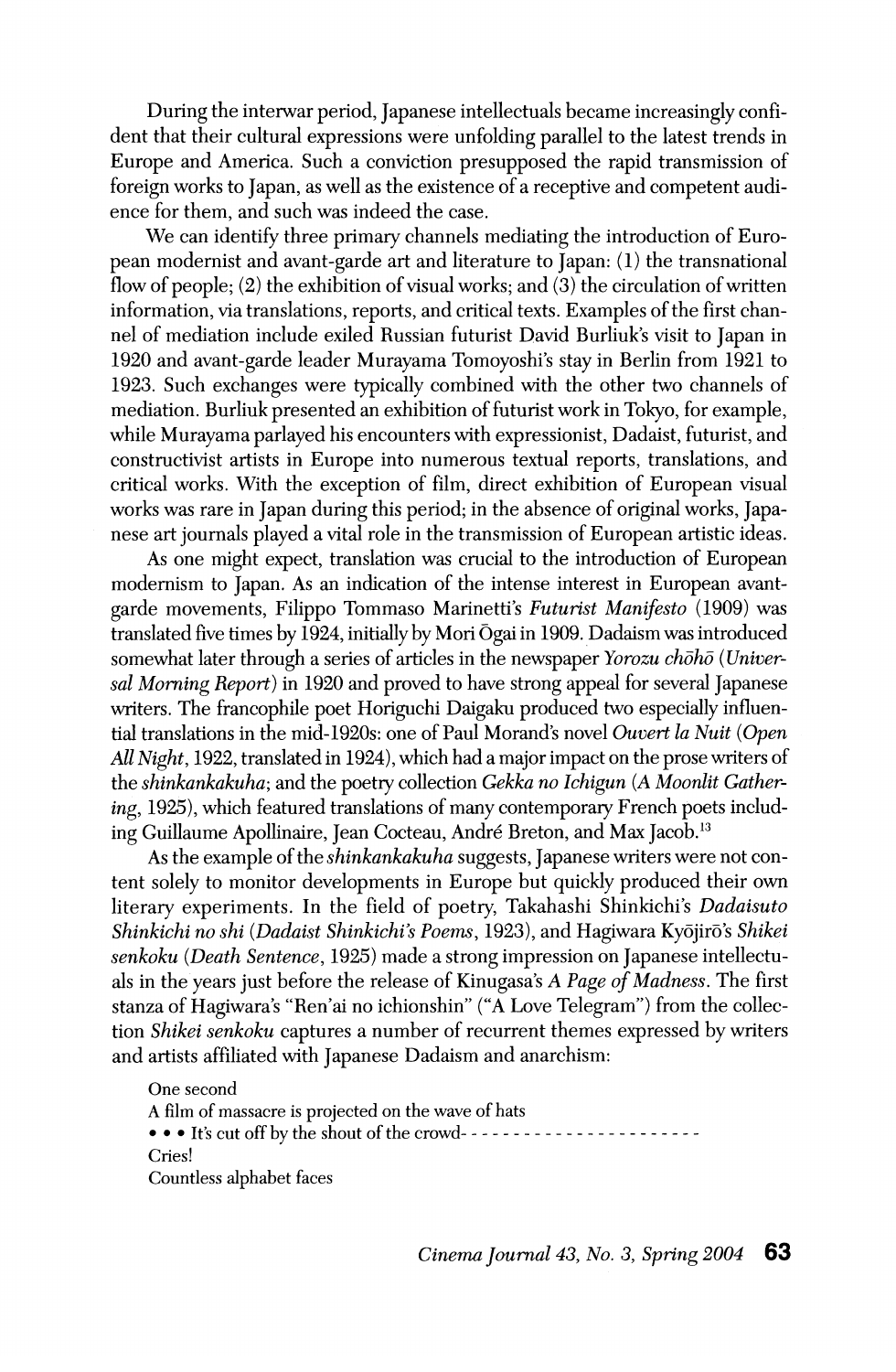'What'll I do? I don't have the money to get home!"

 A packed elevator An underground room encased in lead pipes • • • "Dried Fish and Whisky"<br>Turning like a globe———————the exposed man's eyeball the exposed man's eyeball "Kill me with the napkin!" "Marvelous! \* \* \* Come on!" "Even insensitive men have loves and beliefs." "You're not so dull after all." "I hear one love letter costs over 150 million yen." Footstep \*. Ay! Bee!'4

 This brief stanza encapsulates many of the thematic preoccupations of Japa nese modernism, beginning with the fixation on diverse aspects of modern tech nology, including the cinematic apparatus, the elevator, and the technologies of printing that make possible the poem's "typographic" expressionism. An atmosphere of social and political repression is evoked in such phrases as "a film of massacre" and "an underground room encased in lead pipes"; the practice of state censorship (and the associated self-censorship of publishing houses) is invoked by the expres sive appropriation of *fuseji*, characters (typically x's or black dots) used to blot out or stand in for objectionable words and phrases. Other lines allude to what the state might want to repress: (political) violence, grotesquerie, and illicit sexual practices. Over the following decade, as the subversive themes explored here mi grated to such mass media as cinema and popular magazines, the themes were codified in the ubiquitous slang phrases ero-guro and ero-guro-nansensu (abbreviations for erotic-grotesque and erotic-grotesque-nonsense).

 Hagiwara's poetry collection was also significant because it was a multimedia collaborative effort by the poet and the members of the Mavo artists collective, founded in 1923, who were closely involved with the design of the collection and contributed linoleum prints and reproductions of their works. Led by Murayama Tomoyoshi, the members of Mavo worked in a wide variety of media, exhibiting prodigious numbers of collages and assemblages, engaging in eclectic architec tural and theatrical projects, and publishing their own anarchic journal of art, lit erature, and criticism.<sup>16</sup> The collage aesthetic developed by the group is an important intertext for the montages in Kinugasa's films. An advertisement for A Page of *Madness* in the major film journal *Kinema junpo* (*The Movie Times*) illustrates the futurist-Dadaist typography such poets as Takahashi and Hagiwara adopted.

 The Mavo group's work was merely the most radical expression of a profound interest in advanced European art movements and a strong desire to reform—and in some cases revolutionize—Japanese representational practices. A sustained interest in German expressionist drama and other progressive theater movements was medi ated through the innovative productions of the Tsukiji shogekijo (Tsukiji Little The ater), founded in 1924 by Hijikata Yoshi and Osanai Kaoru. Tomonari Yozo's set design for *Crossways* shows the influence of German expressionist theatrical design.

 Screenings of German expressionist and French impressionist films arguably gave the Japanese intelligentsia their most direct access to contemporary Euro pean visual and narrative experimentation. Three works with particularly strong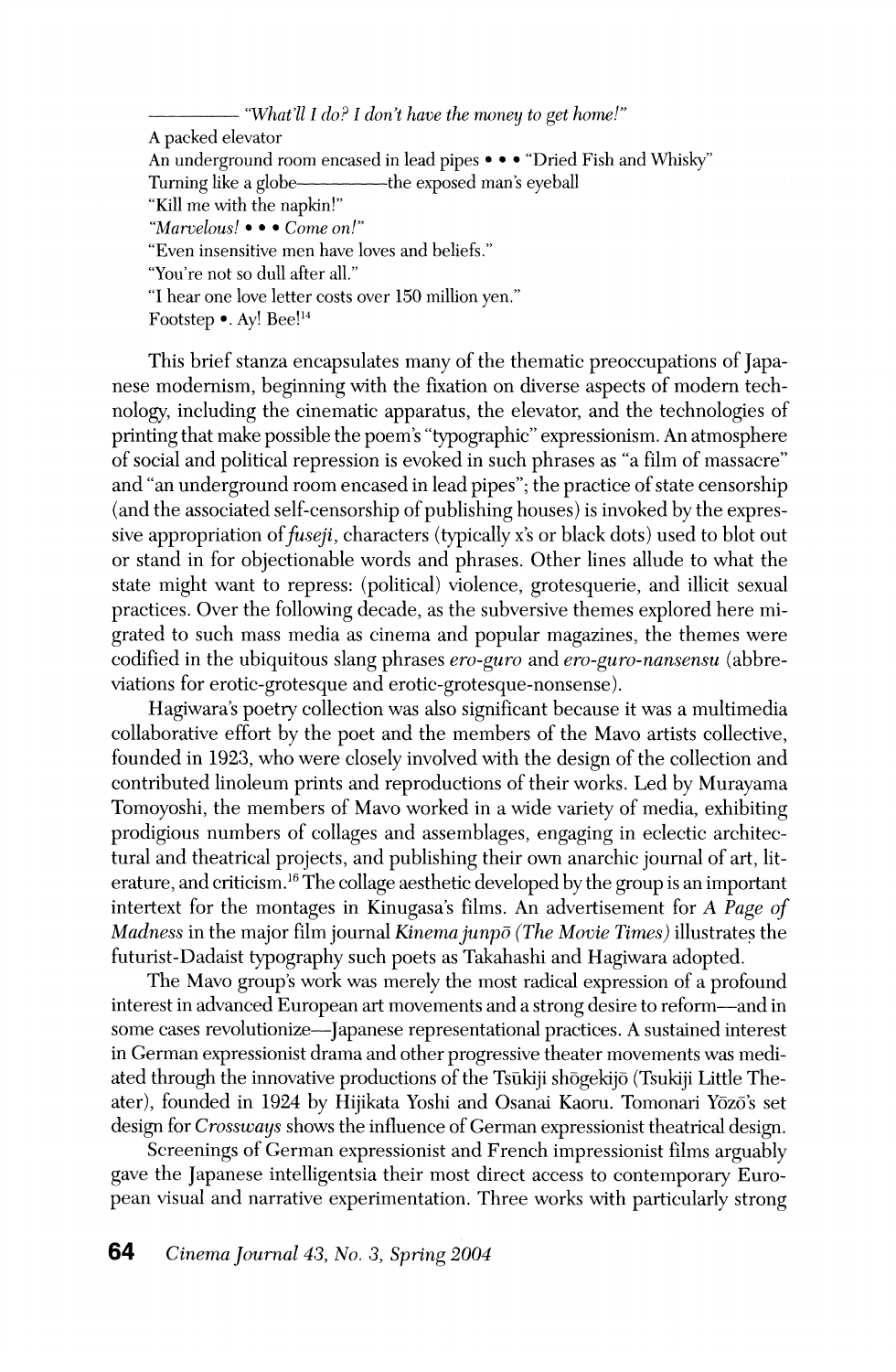

 Figure 1. The original Kinema  $junp\bar{o}$  advertisement for Kinugasa Teinosuke's A Page of Madness alluded to the European futurist-Dadaist<br>collage style. Kinema junpō, October 26, 1926.

impact in Japan were Robert Weine's Das Kabinett des Dr. Caligari (Cabinet of Dr. Caligari, 1919), screened in Japan in 1921; F. W. Murnau's Der letzte Mann (The Last Laugh, 1924), screened in 1925; and Abel Gance's La Roue (The Wheel, 1923), screened in 1926—all of which have been cited as probable influences on Kinugasa's work.

 But although cinema may have given Japanese audiences a relatively direct glimpse at European artistic trends, it is important to recall that the exhibition of these films was mediated not only by the commentary of *benshi* but by an exten sive critical apparatus, including translations of European film theory and criti cism that sometimes preceded the importation of the films themselves. For example, the enthusiastic critical reception for Alexander Volkov's Kean (1924), the first of the French impressionist films to be screened in Japan (1924-25), helped estab lish an influential new critical idiom that valorized the use of flashbacks and mon tage and emphasized the qualities of speed, both rhythmically and musically.<sup>17</sup>

 Several commentators, including Joseph L. Anderson and Donald Richie, have observed the influence of impressionist film theory and practice on Kinugasa's films, especially A Page of Madness and Crossways.<sup>18</sup> Moreover, Yamamoto Kikuo notes that several other directors of period films in the mid-1920s, including Ito Daisuke and Inagaki Hiroshi, as well as directors of contemporary dramas, such as Gosho Heinosuke and Ushihara Kiyohiko, were influenced by the same French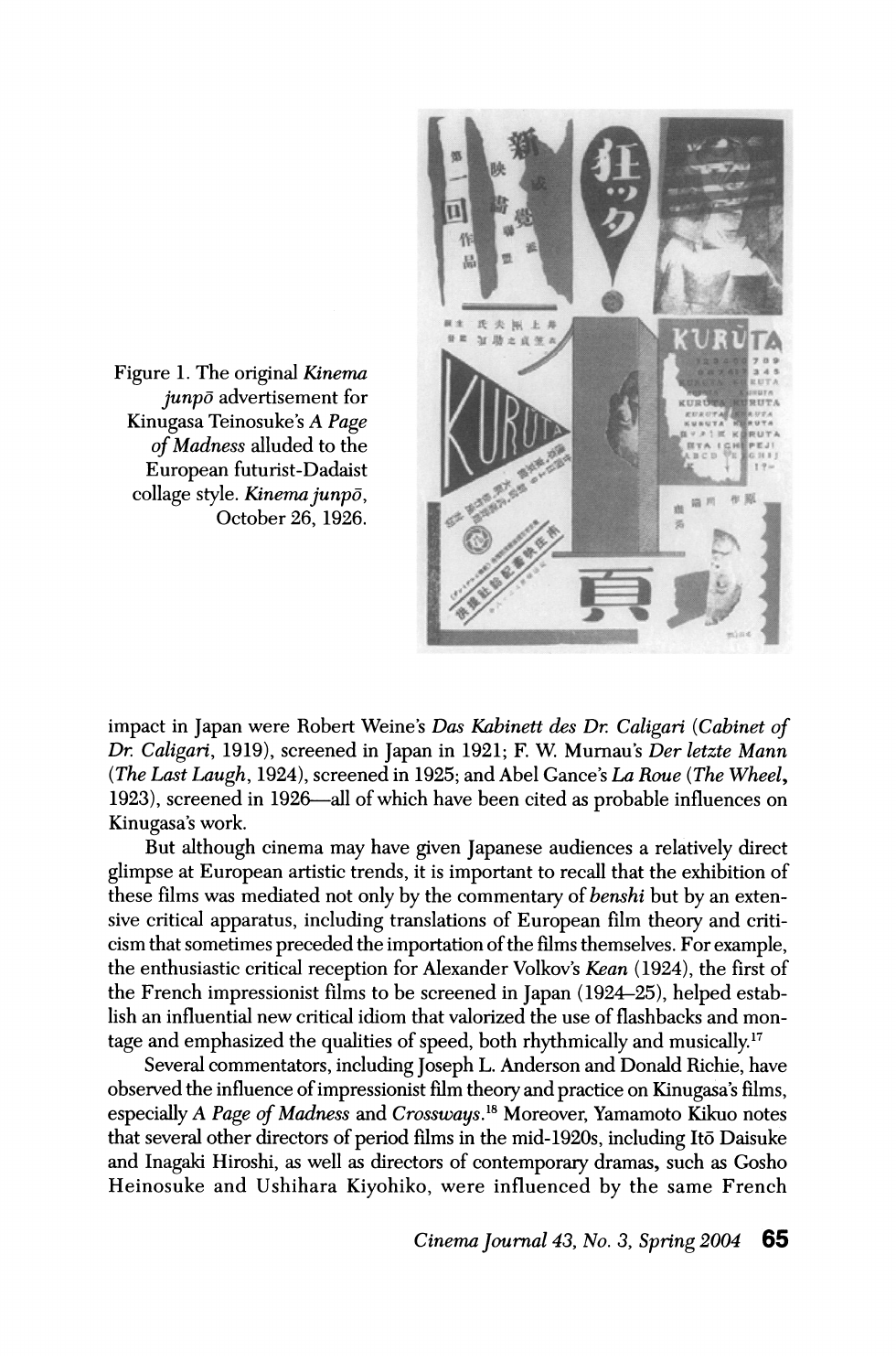impressionist films and film criticism that informed Kinugasa's independent works. This influence, which was often noted by contemporary critics, is especially evident in the adaptation of rhythmic montage and the extensive use of flashbacks. While Kinugasa's independent films, particularly A Page of Madness, pushed the use of these techniques to idiosyncratic extremes, these works appear considerably less anomalous when considered in the larger context of film practice in the mid-1920s.<sup>19</sup>

 As Aaron Gerow has argued, in addition to their intertextual relationship to European avant-garde theater and film, Kinugasa's works, particularly the intertitle free A Page of Madness, occupy important positions in the ongoing pure film movement in Japan.<sup>20</sup> Broadly speaking, this movement campaigned for a self-sufficiency of filmic narrative, thereby negating the need for the *benshi*—or, to put it another way, preventing the film from being a pretext for the benshi's vocal performance. Critics affiliated with this movement were also highly conscious of the interna tional position of Japanese cinema and sought to encourage the production of films that would be of comparable technical quality and narrative self-sufficiency as the products coming out of Europe and America.

 An article on A Page of Madness by shinkankakuha writer Kataoka Teppei, pub lished just before the film's release, illustrates the pervasiveness of the arguments favoring pure film. Kataoka's article stands firmly within the pure film critical tradi tion in its rejection of filmmaking "for the sake of telling stories"—that is, in the service of the *benshi's* narrative. Kataoka's remarks are especially striking in that they combined critique and the language of constructivism, reminiscent of Soviet mon tage theory, with the vocabulary of "sensory perception," which was the hallmark of shinkankakuha literary theory. Indeed, Kataoka's argument represents an important bridge between film criticism and the literary theory of the *shinkankakuha*:

 Today, the age of film for the sake of telling stories is gradually passing away. Ultimately, the film must be a progression of mutual understanding formed only be tween the moving picture and the senses (*kankaku*) that watch it. A film progresses; then it ends.

 The viewer must unify the impressions bestowed by this progression and under stand it naturally. From one incident on the globe, [the filmmaker must] select many various cross-sections and present these selected sections to the senses (kankaku) of the viewer. This, and only this, is the true responsibility of film.<sup>21</sup>

 In Kataoka's formulation, then, meaning is produced through a "mutual" and "natural" understanding of the progression of images selected by the filmmaker and the "senses" of the viewer. This forecloses the need for rational or intellectual inter vention on either a benshi's or the viewer's part, in favor of a seemingly prerational circuit between the film and the viewer's sensory apparatus (reminding us of Yokomitsu's call for the "direct, intuitive sensation of . . . subjectivity" in shinkankakuha literature).<sup>22</sup> This prerational conception of film reception is significant in light of the anxiety around sense perception expressed in other shinkankakuha criti cal writings and in Kinugasa's films themselves.

 The name shinkankakuha, though bestowed on the young cofounders of the *Bungei jidai (Literary Age)* by an outside journalist, was seized upon by the members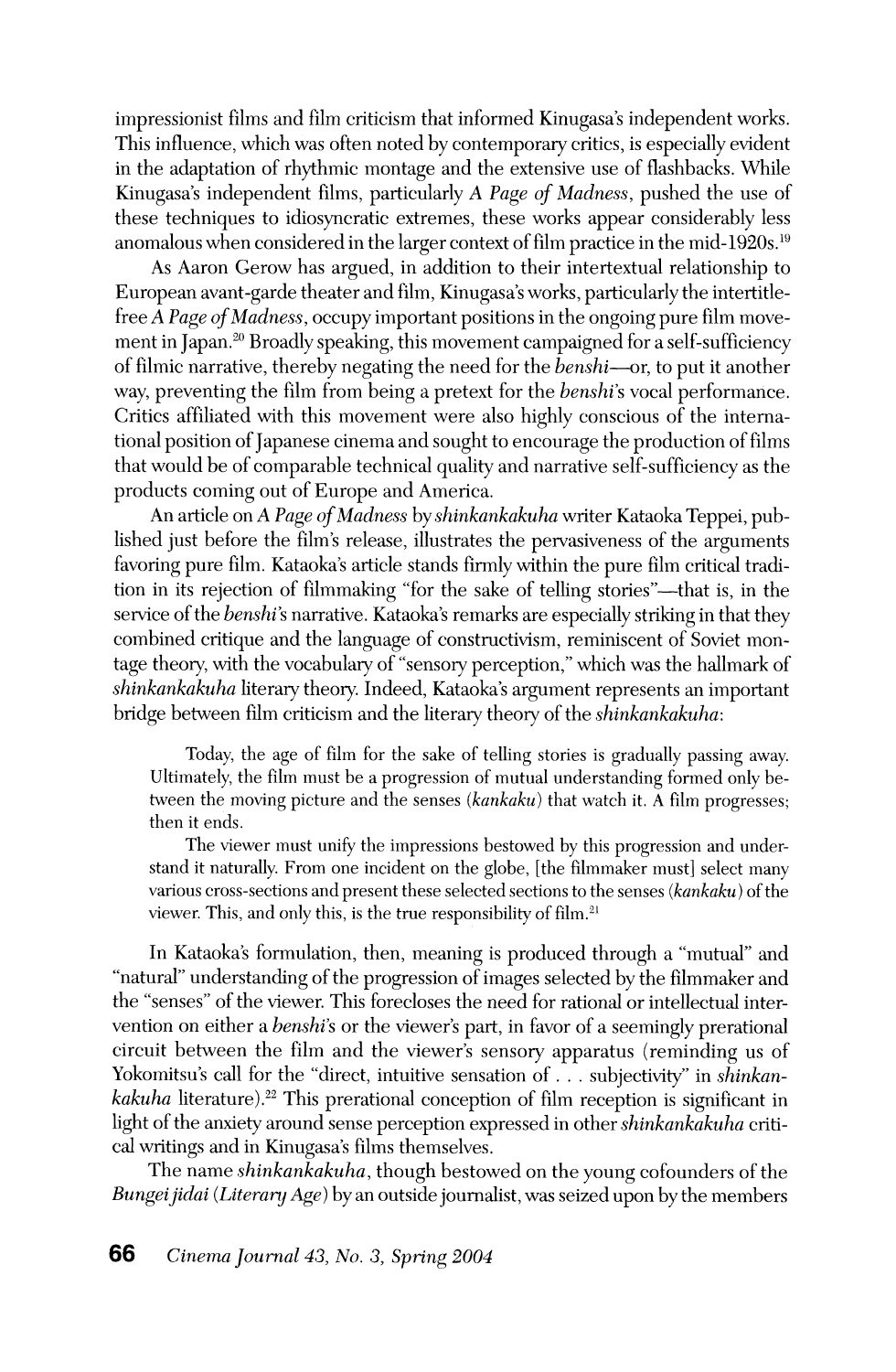themselves, who quickly elaborated the idea of a new (shin) approach to sense perception (kankaku) as central to their literary identity.<sup>23</sup> The members' focus on sense perception was consonant with their interest in current Euro-American scientific and philosophical theories, most notably those of Henri Bergson. More over, this focus was consistent with their keen interest in the experiential phe nomena of contemporary Japanese urban life, including the experience of cinema spectatorship.

 A few parallels are readily apparent between the theoretical agenda of the shinkankakuha and Kinugasa's film practice. First, both rebel against contempo rary conventions of realism (although realism in literature and in cinema refers to two very different codes). Second, the *shinkankakuha's* emphasis on subjectivism finds its parallel in the many subjective shots and sequences in A Page of Madness and Crossways, a practice that encourages the viewer to experience the action via the perceptive apparatus of the film's characters. As James Peterson has argued, the number, variety, and frequent ambiguity of subjective shots in A Page of Madness problematize the notion that an objective narrative can be reconstructed from a film's subjective interludes.<sup>24</sup>

 Much of the intensity of Kinugasa's films derives from their bold use of mon tage sequences, such as the one that introduces A Page of Madness and the one that occurs at the climax of *Crossways*. As Vlada Petric has described them, these sequences employ complex, accelerating metrical principles and graphic diversity to create a "kinesthetically energetic" effect, in some cases accelerating the mon tage to the vertiginous pace of a single frame per shot.<sup>25</sup>

 In his study of critical responses to A Page of Madness, Gerow notes that sev eral contemporary critics familiar with French impressionist films and critical vo cabulary praised Kinugasa's film for its "rhythm" and "musicality."26 Regardless of their application to Kinugasa's film, the words speed, tempo, and rhythm were repeated as mantras in the critical writings of members of the shinkankakuha and by others associated with Japanese modernism. Indeed, the elevation of these terms to paramount aesthetic values marks a major point of convergence between the vocabulary of film criticism—under the influence of French impressionism—and that of modernist literary theory. Kawabata Yasunari's remarks from January 1925 on his fellow shinkankakuha writers are a case in point:

 Their imagination flies courageously from one thing to another. The mental images coming in and out of the author's mind drop their shapes into the written characters in a somewhat disorderly and reckless sequence, with a richness that seems to have forgot ten arrangement and selection. Couldn't we say this form approaches what psycholo gists term "free association"? The expressions of Yokomitsu [Riichi] and Kon [Toko] in particular succeed in capturing the "speed" with which the myriad shapes of things rush in and out of their heads. One can even sense there a musical rhythm.27

 In addition to his invocation of "speed" and "musical rhythm," Kawabata's remarks on "free association" are suggestive and doubly striking when we consider that his essay was written just a few months after Andre Breton's statements on automatism in the first Manifeste du Surréalisme (Surrealist Manifesto) of 1924.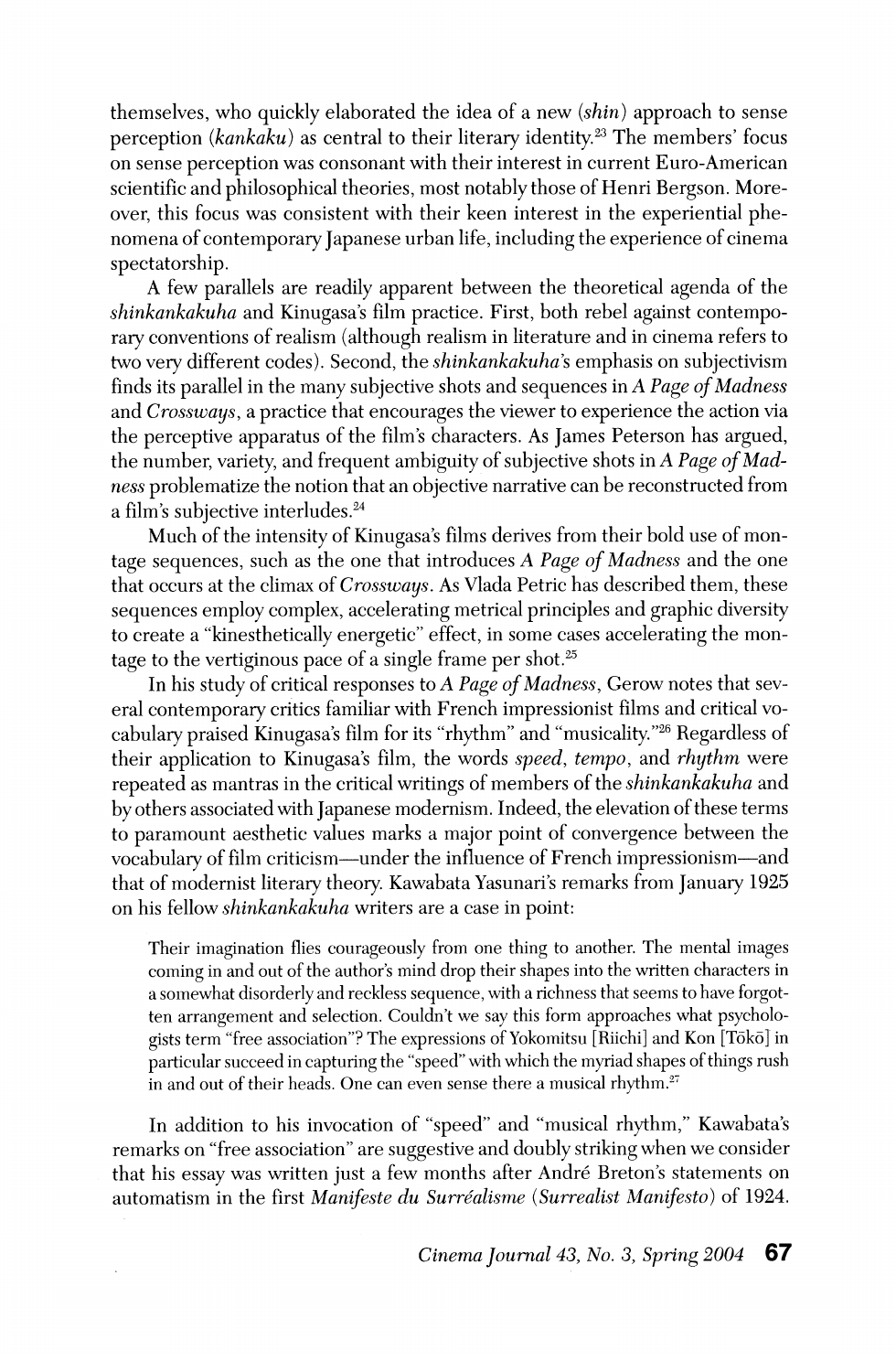Interestingly, in a roundtable discussion in the shinkankakuha-affiliated film jour nal Eiga jidai (The Film Age), Kinugasa emphasizes the unstructured and associational method employed in shooting A Page of Madness. In the context of an extended discussion on the relationship of his work to the shinkankakuha school, the director states that he did not have access to Kawabata's script during shooting because of logistical problems. Thus, he claims, "when I filmed one scene, I was picturing in my head only the very next scene." "In other words," he continues, "this film was constructed out of my impressions that arose from the moment. So I can't answer the question of whether it is, in the final analysis, a shinkankakuha work." By deemphasizing the influence of Kawabata's script, Kinugasa seems to be distancing himself from the *shinkankakuha* as a manifestly *literary* school. Yet, in emphasizing the importance of momentary "impressions" and loose associational construction in his work, Kinugasa ironically ties himself to key shinkankakuha concerns as Kawabata outlined them.28

Sense Perception in A Page of Madness. Beyond the general parallels be tween shinkankakuha theory and Kinugasa's cinematic concerns, the manner in which A Page of Madness and Crossways addresses the key shinkankakuha issue of sense perception merits closer attention. The former film concerns a middle-aged man (Inoue Masuo) who has taken a job as a custodian in a mental hospital to be with his wife (Nakagawa Yoshie), who was institutionalized many years before after she attempted to drown her baby in a well. A subplot focuses on the man's anxiety that his wife's mental condition will doom the marriage prospects of their teenaged daughter (Iijima Ayako). The primacy of this melodramatic narrative is undermined, however, by the film's lack of intertitles and frequent excursions into fantasy and visual excess, including in the opening montage, which features a female dancer (revealed to be one of the inmates) (Minami Eiko); a feverish depiction of a riot in the asylum; a sequence in which the custodian daydreams of winning a raffle at a neighborhood festival; and the brilliant penultimate sequence, in which the custo dian presents masks to the inmates, thereby offering them a chimerical escape from madness—an escape, that is, from an extreme form of the interiority and alienation characteristic of modern subjectivity.29

 The considerable pathos of the film derives not only from the custodian's deep concern for his deranged wife and vulnerable daughter but also from the strained mental condition of the custodian, whose frequent daydreams and near-hallucina tory visions bespeak the danger of the infectious spread of the inmates' "mad ness." Thus, the film's narrative structure induces anxiety that the "madness," as indexed by the film's disorienting mise-en-scene and battery of visual distortions, will pass from the janitor to the viewers of the film. Except for identifying with the viewpoint of the janitor as the protagonist, viewers are offered no framing mecha nism or more stable perspective from which to make sense of the film or to estab lish a firm boundary between "sanity" and "insanity."

 In exploring the realms of psychic trauma, Kinugasa draws attention to the senses of sight and sound throughout the film. Although A Page of Madness is, in one respect, silent, sound is evoked repeatedly, from the opening montage con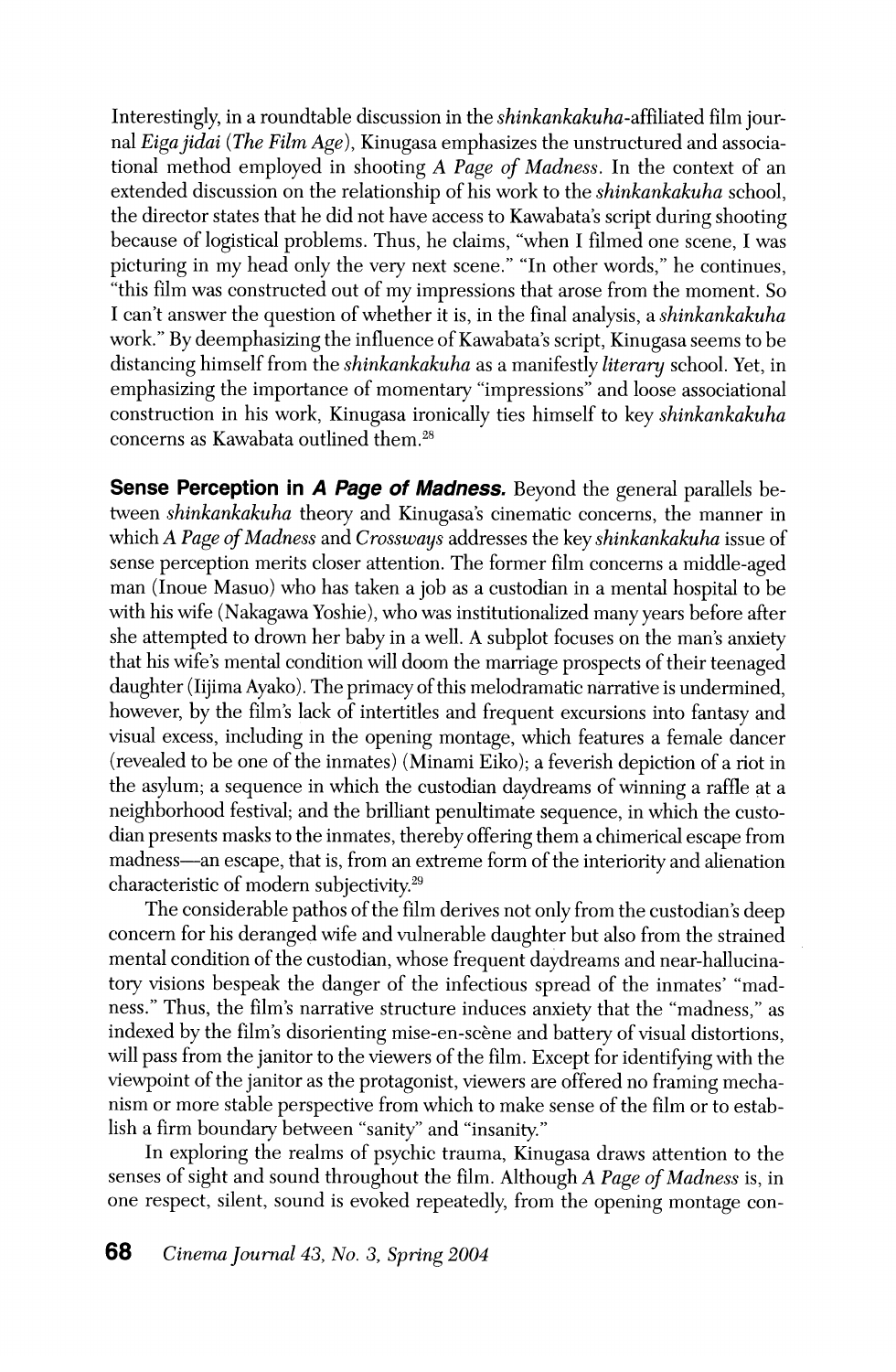sisting of images of pouring rain, to the shots of a dancer cross-cut with more images of rain, to the hand-drawn images representing lightning, to the close-ups of brass instruments and a drum. Such visual evocations of sound also prevail in the sequence in which the custodian tries to escape the asylum with his wife. We see a dense succession of images of feet stepping on a wooden floor; prisoners laughing scornfully at the escaping couple; and a dog barking in the night. These sound-evoking images effectively convey the oversensitive sense perceptions of the anxious custodian, who fears that the noises will alert the asylum's doctors to the couple's attempt to escape.

Since the pure film movement was ongoing at the time A Page of Madness was made, the film's strongly aural quality could be seen as Kinugasa's attempt to pre empt or "drown out" the explanatory presence of the benshi, just as not using intertitles spurns another customary verbal supplement to the cinematic image. Indeed, the film's relationship to the *benshi* institution was a focus of debate among contemporary critics. According to an account by Iwasaki Akira, the successful re ception of A Page of Madness at Tokyo's Musashinokan Theater was in part due to the skill and sensitivity of renowned *benshi* Tokugawa Musei: "Leaving ample room for the viewers' freedom in the story and its interpretation, he heightened the atmo sphere of Kinugasa's picture and added his own accents, managing to leave the au dience satisfied when they finished watching it, like a true master."30

 Ironically, while the elimination of intertitles could be seen as an attempt to limit the role of the benshi, some pure film-oriented critics took Kinugasa to task for giving the benshi freer reign.<sup>31</sup> Regardless of Kinugasa's ultimate success in circumventing the benshi's role, the strikingly aural effects evoked by the film's visual images demonstrate the degree to which Kinugasa's work shares Kataoka's view that filmmaking should present information directly "to the senses of the viewer," rather than exist "for the sake of telling stories."

 The sense of sight is vividly evoked by the film's constant attention to the gaze and the film's dizzying optical effects, including lens distortions, multiple expo sures, incongruous lighting, angular and inverted compositions, and jarring cam era movements, in addition to the rhythmical montage discussed earlier.<sup>32</sup> The film's riot sequence, however, thematizes the sense of sight most directly. The sequence begins as the custodian's wife passes by the dancer's cell; a shot of the wife staring with demented amusement at the dancing woman through the cell bars is cross-cut with a lens-distorted image of the dancer, presenting, we assume, the wife's deranged perception of the dancer's movements. Several women in mates then rush up to the cell bars to watch the dancer. (Even though there are now several spectators, the cross-cut shots of the dancer are still shown through the distorting lens associated with the wife's subjective gaze.) As the spectators' excitement builds, a group of male inmates rushes in, and the crowd's agitation quickly approaches that of sexual frenzy. The spectators' mounting agitation is presented effectively through accelerating montage and distorting camera effects. When the hospital's staff attempts to pull the inmates away from the cell door, a full-fledged riot breaks out, as inmates battle staffers in a melee reminiscent in its stylistic overtones of Hollywood slapstick.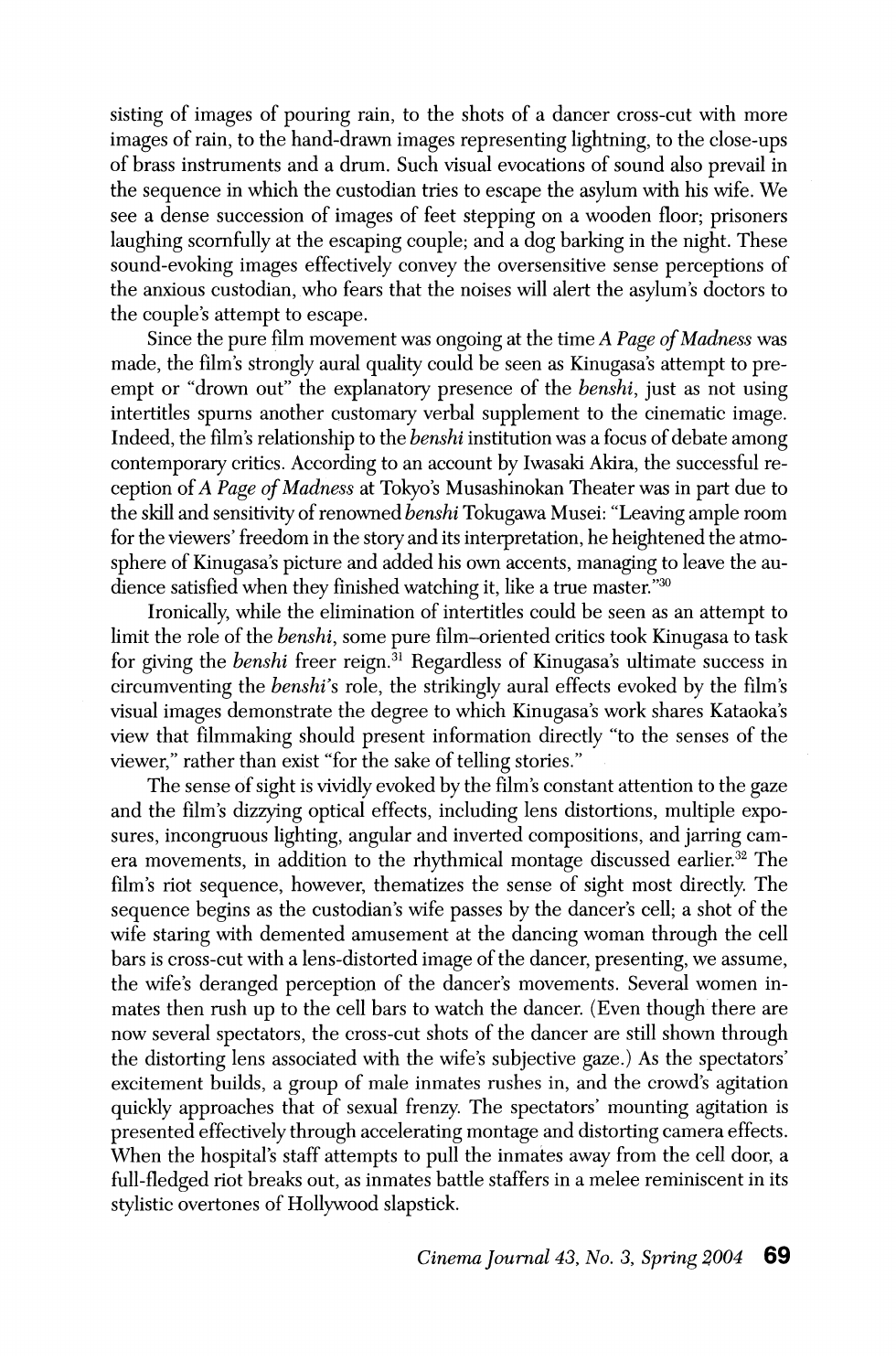Kinugasa's nod to slapstick caps the already meta-discursive nature of this sequence. It takes no great leap to see in the quickly distracted inmates a parallel to modem subjects exposed to such consumer spectacles as dance reviews, sexualized advertising, and the cinema itself. The bars of the cell separate the inmates from their visual object as film spectators are separated from the objects of their visual desires by the cinematic apparatus. Separated from the source of their stimulation by the cell bars and bereft of their rational facilities by their mental status, the inmates are thrown into a condition of extreme nervous agitation—indeed, they seem to be reduced to moving, desiring, and potentially violent "sense receptors." Ultimately, the janitor is also swept into the "madness," as he loses himself in a tussle with one of the inmates, while, in a role reversal, his now-subdued wife watches passively.

 The anxiety expressed in this scene was addressed in the above-cited theo retical treatise by Yokomitsu Riichi, who clearly saw a danger in the shinkankauha's valorization of sense perception. "If it were possible for a human to fundamen tally enact purely sensory activity (kankaku katsud $\bar{\sigma}$ )," he wrote, "that person would be no more than an animal. It is humans who perform rational activity; it must not be permitted to fundamentally replace rational activity with sensory activity."33 The riotous scopophilia of the inmates, together with the heightened sensitivity to sound attributed to the janitor earlier in the film, underscores Kinugasa's attention to the extreme conditions affecting the sensory apparatus of modern subjects. The scene expresses a social fear of the spread of the "mad ness" of abnormal perception and nervous agitation to "rational" modern sub jects such as the janitor and the hospital staff.

 Crossways, Blindness, and the "Floating World." The perils of "sensory activity" and the unreliability of sensory faculties are also central themes of Kinugasa's Crossways (also known as Crossroads or Shadows of the Yoshiwara). Although its storyline is unrelated to that of A Page of Madness and the temporal setting is historical rather than contemporary, in terms of its themes and visual motifs, Crossways could be regarded as a virtual sequel to the earlier film. For instance, a circular, often spinning object appears in a sporadic and often enigmatic fashion in A Page of Madness, as a coin in the road, the striped ball behind the dancer in the opening montage, a button that transforms into a bauble in the deranged wife's hand, a spinning automobile tire, and a lottery wheel. The motif reappears in Crossways in shots of paper lanterns, balls, archery targets, and a spinning-wheel.<sup>34</sup> As visual "targets," these circular items highlight the role of vision, both within the films and between the film images and viewers; their spinning motion underscores both films' thematic interest in states of disorientation and mesmerism. The motif also suggests a number of metaphorical or intertextual readings; the circular objects might be wheels of fortune, allusions to the karmic cycle, or intertextual references to Gance's La Roue. In any case, these recurrent circular figures are significant in establishing visual and thematic integrity not only within but also between Kinugasa's two films.

 Even more than A Page of Madness, Crossways pivots on the theme of per ception, or rather misperception. The story, set in the Edo period (1603-1867),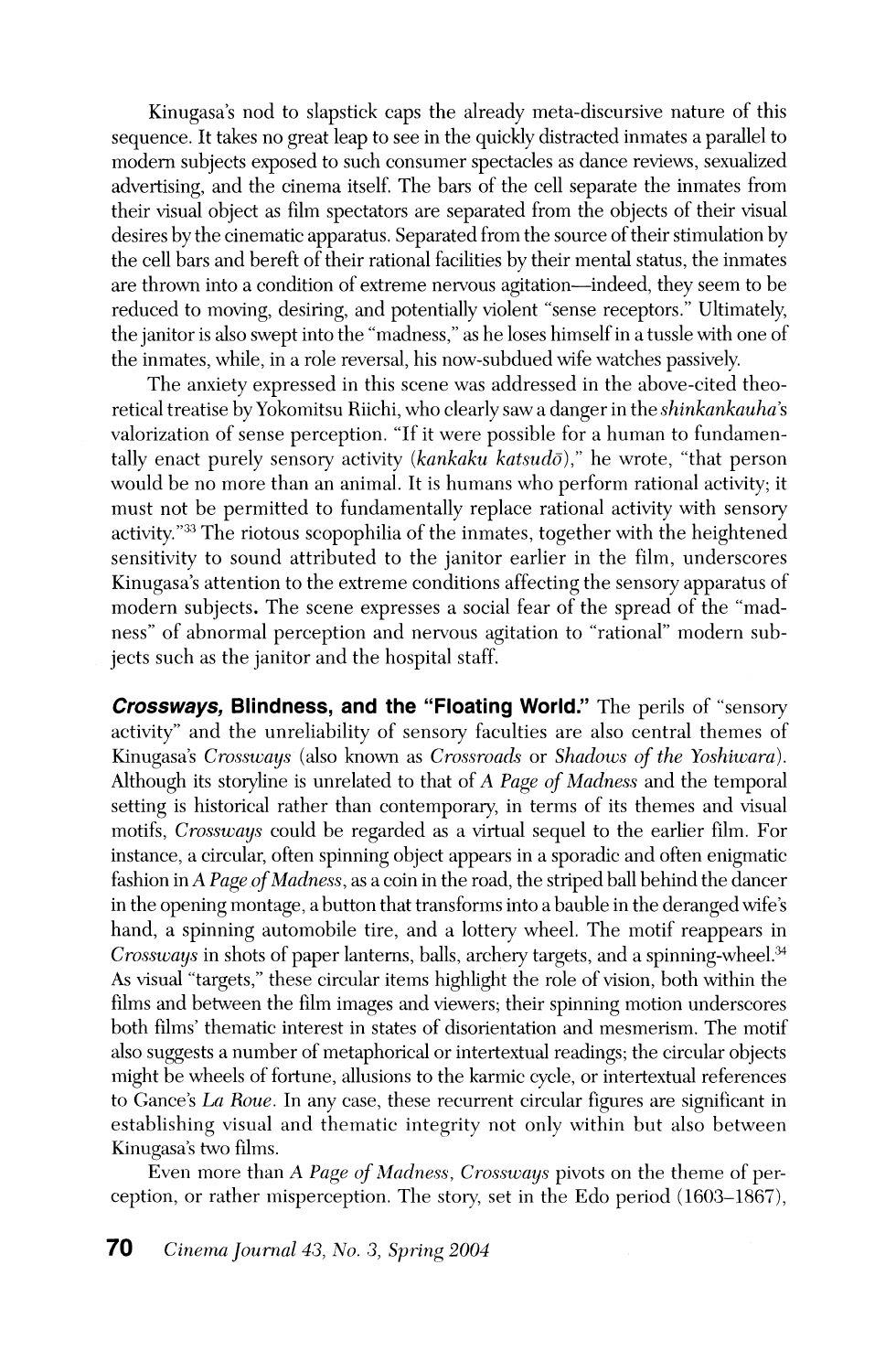concerns an impoverished brother (Bando Junosuke) and sister (Chihaya Akiko) whose bonds of mutual care and affection are tested by the brother's foolhardy infatuation with the courtesan O-ume (Ogawa Yukiko). In a crucial early scene, 0 ume rejects the brother in favor of a wealthier patron (Ozawa Meiichiro). When the brother challenges O-ume's new lover, the rival throws ashes into his eyes. The blinded brother, taunted by O-ume and a crowd of onlookers, lunges at his oppo nent and mistakenly believes he has killed him. Later, a man posing as a constable (Ippei Sohma) tries to take advantage of the sister by threatening to turn in the brother as a murderer. The brother regains his sight at a critical moment when the sister stabs the false constable to defend herself against his sexual advances. The brother and sister then become fugitives, but he turns back for a final confronta tion with O-ume, promising to meet his sister at the crossroads of the title. The sight of O-ume and her new lover triggers the brother to have a series of hallucina tions. At the close of this scene, he loses his sight once again and passes out, leav ing his sister stranded at the crossroads in the final image of the film.

 The film's themes of misperception, misrecognition, and deception should be readily apparent from this synopsis. Despite its historical setting, however, several clues link the film's general themes to the more specific issues of modem subjectivity also explored in A Page of Madness. Just as Kinugasa finds a metaphor for the cinematic apparatus in the woman dancing behind bars in the asylum, he discovers an apt historical parallel for modem consumer society and its cinematic "dream factory" in the "floating world" (ukiyo) of courtesans and their patrons in Edo Japan.34 In the Yoshiwara quarter and its contiguous cultural territory, Kinugasa glimpsed an "entertainment" world made possible by an advanced money economy, driven by the purchasing power of the ascendant merchant class, and promoted by a minor industry of popular art  $(ukiyo-e)$ , literature  $(gesaku)$ , and theater  $(kabuki)$ . The critical dimension of Kinugasa's film lies in the gap between the desire stimu lated by the illusions of the floating world and the bitter economic situation of the film's protagonists. This theme links *Crossways* with contemporary works of so called proletarian literature, left-leaning modernist literature, and "tendency" films, which frequently thematize the gap between the fashionable "modern" consump tion that prevailed in the rapidly expanding mass media of the 1920s and the realities of everyday life for the majority of Japanese subjects during the stagnant economic conditions of that decade.

 To pursue this historical parallel a bit further, it is worth noting that despite O-ume's designation in the English-language intertitles as "A Woman of the Yoshiwara," she is not a courtesan of the elegant and luxurious Yoshiwara teahouses but an employee of an archery range, a game arcade that served as a front for unlicensed prostitution (hence the prominent visual motif of the archery target). Many of these ranges were not on the main streets of the Yoshiwara licensed quarter but were clustered around the Asakusa Kannon temple, which lay just outside the district.

 After the Meiji Restoration, the somewhat disreputable fairground precincts of Asakusa developed into the foremost popular entertainment district of Tokyo, housing the first permanent movie theater in Japan and continuing throughout the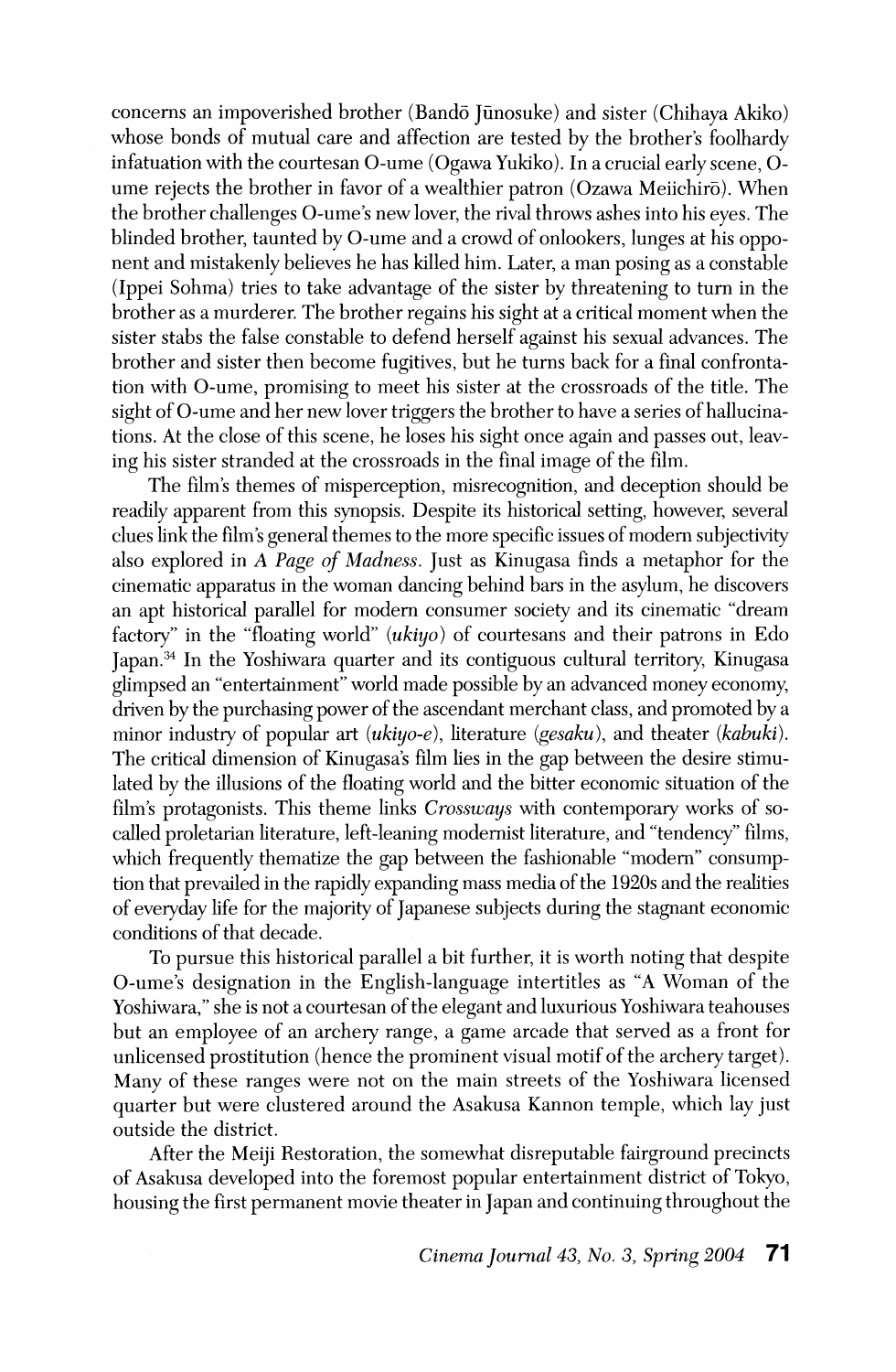prewar period to boast a lively neighborhood containing movie theaters, review the aters, a theme park, and other attractions. Kaleidoscopic images of Asakusa's crowds and attractions were central to the iconography of modern life in Tokyo and were the subject of such literary works as Kawabata's extraordinary modernist novel Asakusa kurenaidan (Scarlet Gang of Asakusa, 1929–30).<sup>36</sup> With this setting, then, Kinugasa establishes a geographical link between the floating world of Edo and the world of popular entertainment in modern Tokyo, while shifting the social ground of the film from the haut-bourgeois realm of the  $t\bar{s}\bar{u}$  or grand connoisseur in the Yoshiwara proper to the more prosaic milieu shared by the film's brother-sister protagonists and their working-class counterparts in modern Asakusa.<sup>37</sup>

 Two scenes in Crossways are especially evocative of the connection between this floating world and the culture of contemporary cinema. Early in the film, 0 ume appears on a balcony before a crowd of her admirers in a scene reminiscent of an appearance by a Hollywood star. As O-ume, actress Ogawa Yukiko demon strates little attempt in her coarse and uninhibited gestures and body language to evoke a character in a historical setting. She bears far greater resemblance to a "modern girl" than to conventional depictions of Edo courtesans.

 Later, Kinugasa frames a complex shot of the sister passing outside the ar chery range as she takes a look at O-ume. The scene is shot from the inside of the range through the exterior wall, which is composed of wooden lattices and square patches of paper. As the sister passes outside, she is visible through the wooden lattices, while the revelers inside are projected as shadows onto the patches of paper. This shot clearly alludes to the unseen figures whose shadows are projected onto shoji (sliding paper doors) as depicted in  $ukiyo-e$  woodblock prints. It also evokes the cinema's projective apparatus while making a visual distinction between the cinematic floating world of illusion inside the archery range and the "real" space occupied by the sister.

 Within this tawdry floating world, the brother's blindness serves as a correla tive for the impairment of his rational faculties and his moral blindness, for he is unable to distinguish between reality and virtue, represented by the sister, and illusion and depravity, represented by O-ume. (This binarism of virgin and vamp is also, of course, a familiar trope of 1920s Hollywood cinema.) The brother's confu sion comes to a head in the climactic sequence. In this suggestive montage, a series of images alternates rapidly between shots of O-ume, the sister, a spinning wheel (associated with the sister and the realm of production), decorative balls and lanterns (associated with O-ume and the floating world of consumption), and falling ashes (associated with the onset of the brother's blindness), cross-cut with shots of the brother himself. Not only does the brother collapse under the force of his own delusion at the end of this sequence but in doing so he also condemns his sister, the sole vessel of virtue in the film, to a life of solitary wandering.

 The ultimate ideological message the viewer takes from Crossways depends on whether the viewer (or the *benshi*) allocates blame on the system that has en meshed the brother in a net of unreasonable desire or on his moral failure to distinguish between the false and the true. In either case, the film presents a para dox in its condemnation of perceptual delusion through a popular medium that is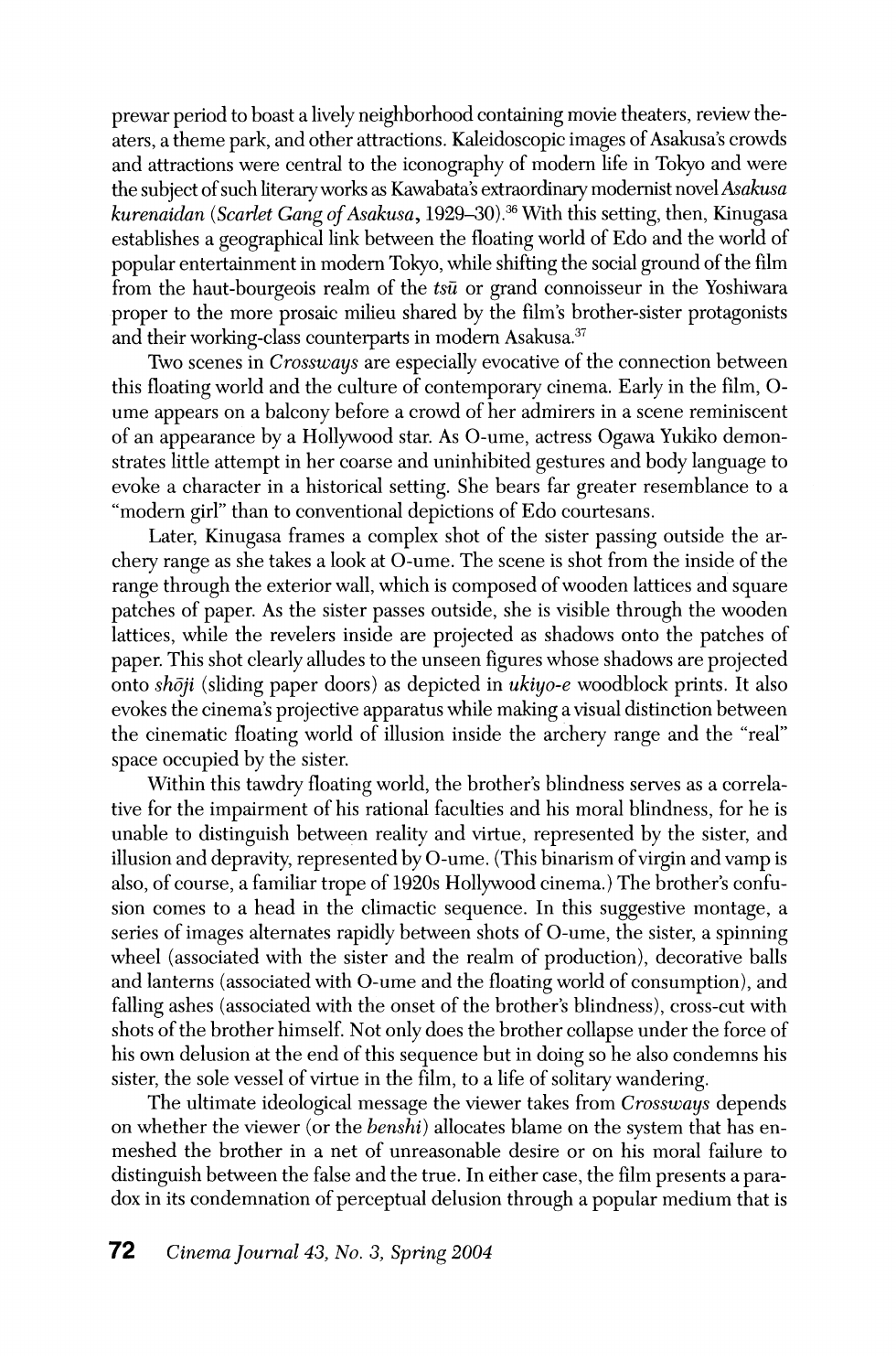itself fundamentally reliant on illusion and sensual stimulation. This paradox, far from being an anomaly, is recognizable as a local manifestation of a widespread ambivalence toward cinematic modernity on the part of filmmakers in varying cultural and ideological contexts.

 Film historian Miriam Hansen has argued that "American movies of the clas sical period [the 1920s through the 1950s] offered something like the first global vernacular"-a language she calls "vernacular modernism." "The juncture of clas sical cinema and modernity reminds us," she writes, "that the cinema was not only part and symptom of modernity's experience and perception of crisis and upheaval; it was also, most importantly, the single most inclusive cultural horizon in which the traumatic effects of modernity were reflected, rejected or disavowed, trans muted or negotiated."38 While Kinugasa's films speak a quite different "vernacu lar" than the Hollywood cinema of that era, they mark a powerful instance of how the "traumatic effects of modernity" could be both "reflected" and "disavowed" in film at the same moment.<sup>39</sup> To borrow Yokomitsu Riichi's evocative phrase, both A Page of Madness and Crossways can be said to capture, as well as to critique, an avowedly modern range of "sensory activity."

While the naming of the *shinkankakuha* may have been fortuitous, the mem bers' concern with issues of sense perception clearly was not; a similar concern is evident in the work of their filmmaking collaborator, Kinugasa. These artists' at tention to the issue of sense perception may be partly attributable to their expo sure to the works of European modernism and the avant-garde, as well as to contemporary scientific and philosophical theories. As Kinugasa's films remind us, however, Japanese modernism was at least as much a response to the experience of modernity (including its most basic somatic level) as it was an engagement with foreign literary, artistic, or intellectual trends. Kinugasa's films share with the shinkankakuha literary works an impulse to address and rework the qualities of speed, tempo, and rhythm, as well as the phenomena of hyperstimulation, scopo philia, and exhibitionism that mark the technological and commercial regimes of modernity-not the least of which is the cinema itself.

#### Notes

 Research for this article was supported by a grant from the Faculty Professional Develop ment Fund at Middlebury College. The author would also like to thank the staff of the Celeste Bartos International Film Study Center at the Museum of Modem Art in New York.

 1. Shinkankakuha has been translated variously as neo-sensualism, neo-impressionism, and neo-perceptionism. Dennis Keene's description of the group in Yokomitsu Riichi: Modernist (New York: Columbia University Press, 1980) is highly biased but remains the most detailed account available in English. For translations of works by Yokomitsu and Kawabata written during the period in question, see Yokomitsu Riichi, *Love and*  Other Stories by Yokomitsu Riichi, trans. Dennis Keene (Tokyo: University of Tokyo Press, 1974); Shanghai: A Novel by Yokomitsu Riichi, trans. Dennis Washburn (Ann Arbor: Center for Japanese Studies, University of Michigan, 2001); and Kawabata Yasunari, Palm-of-the-Hand Stories, trans. Lane Dunlop and J. Martin Holman (San Francisco: North Point Press, 1988). James Peterson outlines some of the themes shared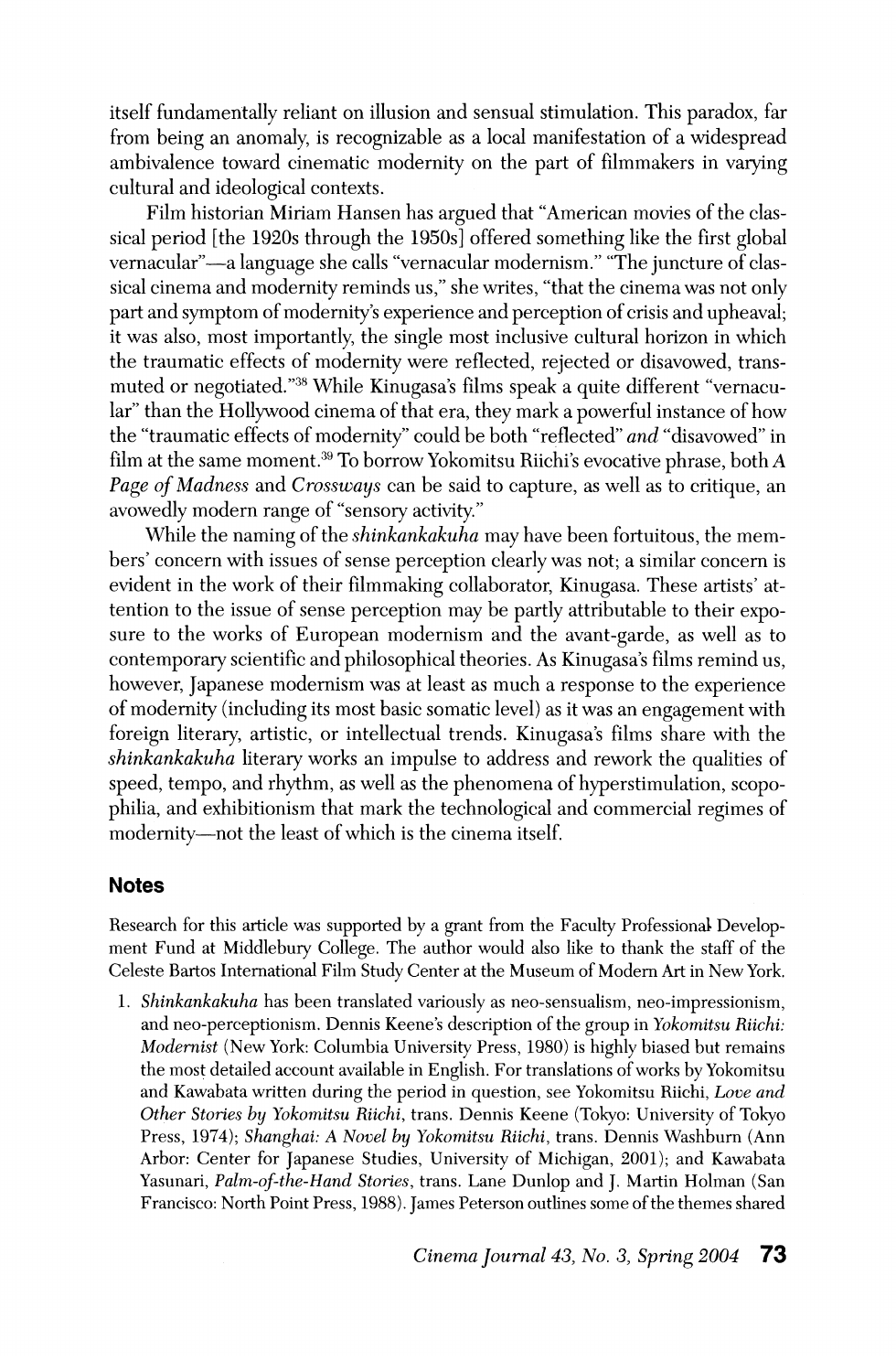by Kinugasa's films and shinkankakuha prose works in his article "A War of Utter Re bellion: Kinugasa's Page of Madness and the Japanese Avant-Garde of the 1920s," Cinema Journal 29, no. 1 (fall 1989): 39-40. Yokomitsu's and Kawabata's prose styles and critical perspectives differed considerably, and some critics (including Keene) have argued that the members of the shinkankakuha shared no fully coherent or cohesive theoretical agenda or stylistic traits. The premise of this article is that the *shinkankakuha*  members did articulate a recognizable, if not a dogmatically unified, set of critical concerns and that the work of their filmmaking collaborator, Kinugasa, helps to eluci date them. All Japanese personal names used in this article follow the Japanese order of surname first and given name second. All translations are the author's.

- 2. In his influential critical study of Japanese film, Noël Burch enthusiastically dis cusses Kinugasa's avant-garde deconstruction of classical film codes. However, Burch's frame of reference is exclusively European avant-garde films and not the artistic and literary avant-garde in Japan, leading him to conclude that Kinugasa's work was "utterly thankless," "alien," and "meaningless" in its Japanese context (123, 139). James Peterson provides a valuable corrective in relating Kinugasa's work to con temporary Japanese avant-garde movements but is limited by his lack of access to Japanese-language source materials. This essay aims to extend Peterson's work by relating Kinugasa's films to specific aspects of shinkankakuha theory. Burch, To the Distant Observer: Form and Meaning in the Japanese Cinema (Berkeley: University of California Press, 1979) 123-39, and Peterson, "A War of Utter Rebellion." For readers of German, an extensive, detailed analysis of Kinugasa's A Page of Madness and its cinematic context with reference to numerous Japanese-language sources is presented in Mariann Lewinsky, Eine Verriickte Seite: Stummfilm und Filmische Avantgarde In Japan (A Crazy Page: Silent Film and the Cinematic Avant-garde in Japan) (Zürich: Chronos, 1997).
- 3. For key theoretical statements on antirealism and subjectivism, see Yokomitsu Riichi, "Kankaku katsudo" ("Sensory Activity," later retitled "Shinkankakuron," or "A Theory of New Perception"), Bungei jidai, February 1925, collected in Teihon: Yokomitsu Riichi Zenshū (Standard Edition of the Complete Works of Yokomitsu Riichi), vol. 13 (Tokyo: Kawade shobō shinsha), 75-82. Kataoka Teppei, "Shinkankakuha wa kaku shuchō su" ("What the New Perception School Emphasizes"), Bungei jidai, July 1925, collected in Nihon bungaku kenkyū shiryō soshō: Yokomitsu Riichi to shinkankakuha (Library of Resources for Japanese Literary Studies: Yokomitsu Riichi and the New Perception School) (Tokyo: Yūseidō, 1980) 239-44.
- 4. Yokomitsu, Teihon, 76.
- 5. Ben Singer offers this characterization in the broad context of responses to mechaniza tion, the heightened pace of urban life, and experiences of hyperstimulation in the late nineteenth and early twentieth centuries. More specifically, he refers to the theories of Georg Simmel, Siegfried Kraucauer, and Walter Benjamin. While the shinkankakuha writers were probably unaware of Kraucauer and Benjamin, they shared with these contemporaries an intense interest in cinema and in the experiences of urban life, as well as in the influence of Bergson. Singer, "Modernity, Hyperstimulation, and the Rise of Popular Sensationalism," in Leo Charney and Vanessa R. Schwartz, eds., Cinema and the Invention of Modern Life (Berkeley: University of California Press, 1995), 72.
- 6. Natsume Sōseki, "The Civilization of Modern-Day Japan," trans. Jay Rubin, in Kokoro: A Novel and Selected Essays (Lanham, Md.: Madison Books, 1992), 281. Natsume Soseki  $(1867-1916)$  is arguably the most important writer to emerge in the Meiji period (1868-1912). A generation before the shinkankakuha modernists, we can observe

### 74 Cinema Journal 43, No. 3, Spring 2004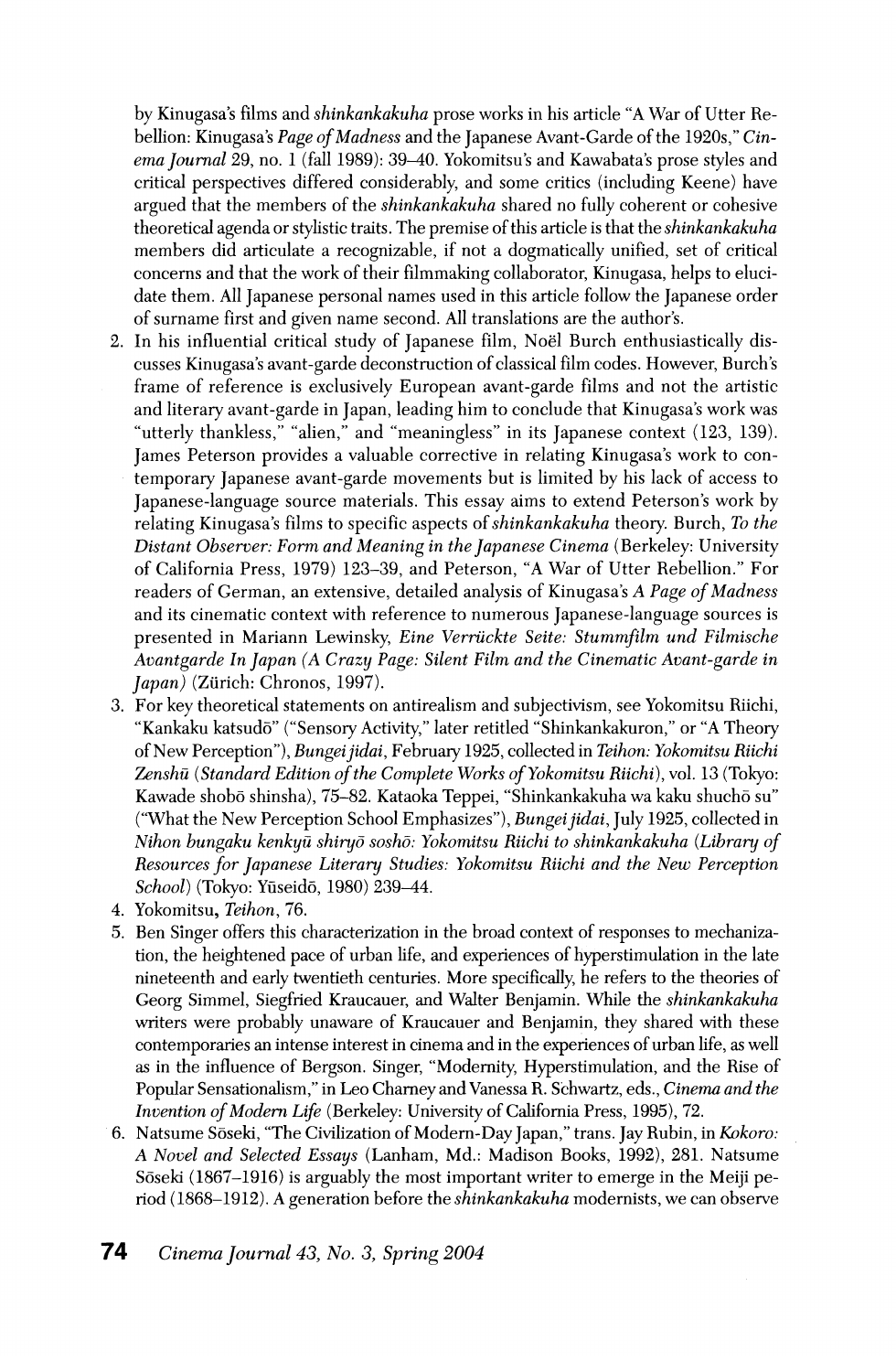a conception of modernity with strong "neurological" overtones in a lecture Soseki gave in 1911. Soseki proposed a definition of civilization as the "advancement, en tanglement, and ongoing change" of two parallel responses to external stimuli: the conservation of "vital energies" as a negative response to the stimulus of duty and the consumption of these energies as a positive response to the stimulus of pleasurable pastimes. Labor-saving devices such as rickshaws, bicycles, and locomotives belong to the former category, while energy-consuming devices such as amusement park rides belong to the latter; together, these form the "warp and woof" of modern civilization. The problem for Japan, Sōseki argues, is that "because of external pressure, Japan has had to leap all at once from a barely attained complexity level of twenty to a level of thirty in the two great areas of energy conservation and energy consumption." Soseki, "The Civilization of Modern-Day Japan," 262-78.

- 7. Recent English-language historical and cultural studies of the interwar period in Japan include Harry D. Harootunian, Overcome by Modernity: History, Culture, and Com munity in Interwar Japan (Princeton: Princeton University Press, 2000); Sharon A. Minichielo, ed., Japan's Competing Modernities: Issues in Culture and Democracy, 1900-1930 (Honolulu: University of Hawaii Press, 1998); and Elise K. Tipton and John Clark, eds., Being Modern in Japan: Culture and Society from the 1910s to the 1930s (Honolulu: University of Hawaii Press, 2000). See also Miriam Silverberg, "Construct ing the Japanese Ethnography of Modernity," Journal of Asian Studies 51, no. 1 (Feb ruary 1992): 30-54, and "The Modern Girl as Militant," in Gail Bernstein, ed., Recreating Japanese Women, 1600-1945 (Berkeley: University of California Press, 1991), 239-66.
- 8. On the pure film movement, see Aaron Gerow, "The Word before the Image: Criti cism, the Screenplay, and the Regulation of Meaning in Prewar Japanese Film Cul ture," in Dennis Washburn and Carole Cavanaugh, eds., Word and Image in Japanese Cinema (Cambridge, U.K.: Cambridge University Press, 2001), 3-35; Aaron Gerow, "Writing a Pure Cinema: Articulations of Early Japanese Film," Ph.D. diss., University of Iowa, 1996; and Joanne Bernardi, Writing in Light: The Silent Scenario and the Japanese Pure Film Movement (Detroit: Wayne State University Press, 2001).
- 9. His Jigokumon (The Gate of Hell, 1953) won the 1954 Cannes Grand Prix and the 1955 Academy Award for best foreign-language film. For an English-language overview of Kinugasa's career, see Robert Cohen, "A Japanese Romantic: Teinosuke Kinugasa," Sight and Sound 45, no. 3 (summer 1976): 164-69.
- 10. For particulars on the encounters between the literary world (bundan) and the film world in the journal Eiga jidai, see Joseph Murphy, "Economies of Culture: The Taisho bundan Dallies with the Movies," Japan Forum 11, no. 1 (1999): 5-22. For more on these encounters and their subsequent erasure from canonical accounts of Japanese culture, see Aaron Gerow, "Celluloid Masks: The Cinematic Image and the Image of Japan," Iris 16 (spring 1993): 23-26.
- 11. In a three-part newspaper article on the Shinkankaku Film Alliance, Kawabata listed the four members of the alliance as himself, Yokomitsu, Kataoka Teppei, and Kishida Kunishi. "Shinkankakuha eiga renmei ni tuite" ("Concerning the New Perception School Film Alliance"), Kawabata Yasunari zenshū (Complete Works of Kawabata Yasunari), vol. 32 (Tokyo: Shinchōsha, 1982), 512. The article was originally published in Yomiuri shinbun on April 27, 28, and 30, 1926.
- 12. In their reviews for the film journal *Eiga orai (Film Traffic)*, for example, Moriyama Tomizaburō wrote, "I think that A Page of Madness is the first [Japanese film] that can be exported," while Tateishi Naritaka wrote, "I am overjoyed to have had contact with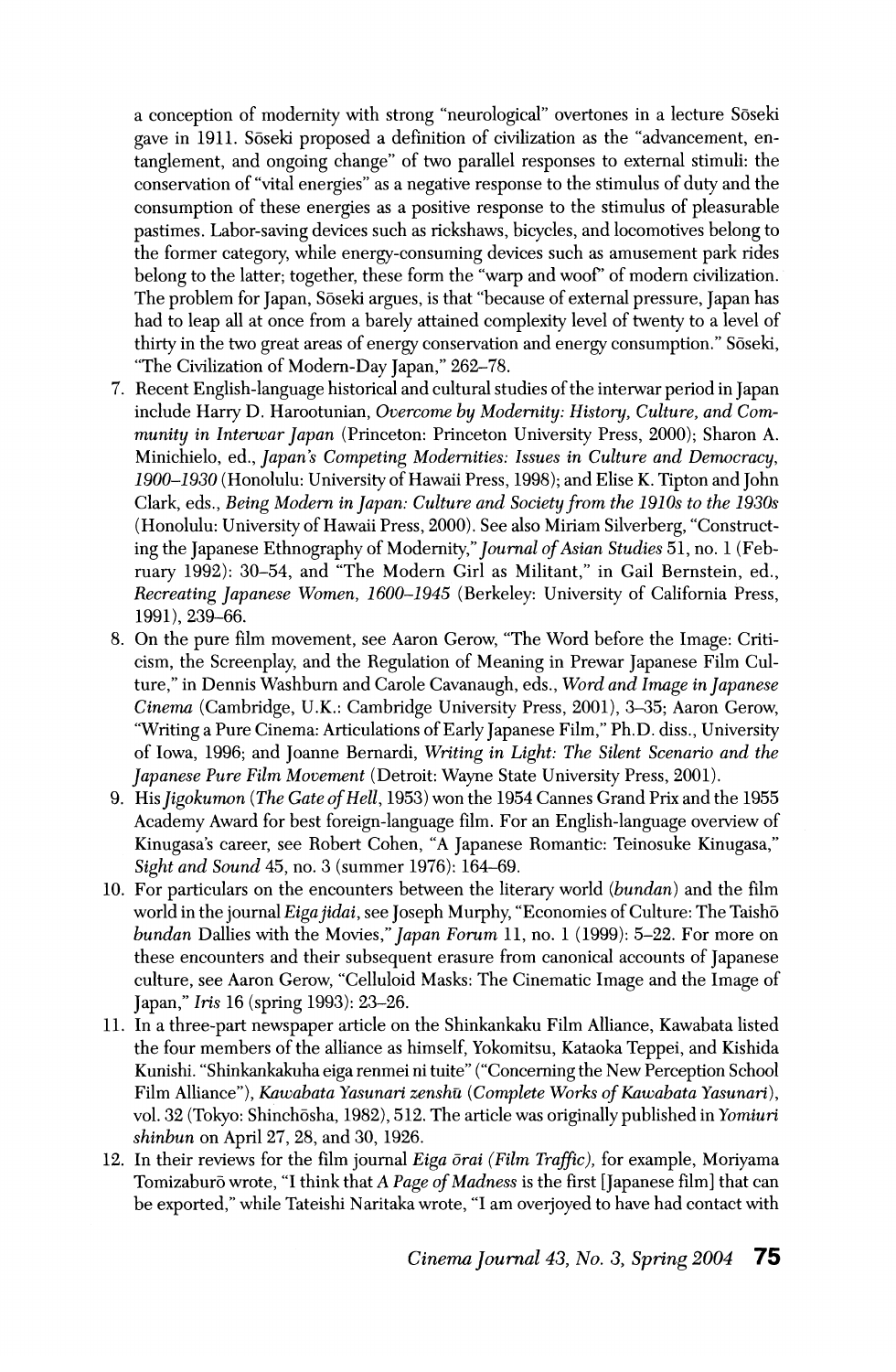a good Japanese film for the first time." Moriyama, "'Kurutta Ippeiji' gūkan" ("Random Thoughts on 'A Page of Madness"'), Eiga orai no. 21 (September 1926) 62; Tateishi, "Watashi wa hajimete 'nihon eiga' no ii mono wo mita" ("I've Seen a Good 'Japanese Film' for the First Time") Eiga orai no. 23 (November 1926): 43.

- 13. Crossways remained the representative Japanese film in the European consciousness until Kurosawa Akira's success with Rashomon in 1951.
- 14. For detailed information on the transmission of European modernist and avant-garde literature to Japan, see Chiba Sen'ichi, *Gendai bungaku no hikakubungakuteki kenkyū* (Comparative Studies in Modern Literature) (Tokyo: Yagi shoten, 1978), 39-260.
- 15. Hagiwara Kyojiro, "Ren'ai no ichi onshin" ("A Love Telegram"), in Shikei senkoku (Death Sentence), reprinted ed. (Tokyo: Nihon kindai bungakukan, 1972), 112-13.
- 16. On Takahashi Shinkichi, see Makoto Ueda, Modern Japanese Poets and the Nature of Literature (Stanford, Calif.: Stanford University Press, 1983), 335-80. On Hagiwara Kyōjirō and Mavo, see William O. Gardner, "Avant-Garde Literature and the New City: Tokyo, 1923-1931," Ph.D. diss., Stanford University, 1999, and Gennifer Weisenfeld, Mavo: Japanese Artists and the Avant-Garde, 1905-1931 (Berkeley: Uni versity of California Press, 2002).
- 17. Yamamoto Kikuo, Nihon eiga ni okeru gaikoku eiga no eikyō: hikaku eigashi kenkyū (The Influence of Foreign Films on Japanese Film: Studies in Comparative Film His tory) (Tokyo: Waseda daigaku shuppanbu, 1983), 144–66. In addition to Volkov's Kean and Gance's La Roue, four of Marcel LHerbier's films, L'Homme du Large (Man of the Sea), El Dorado, L'Inhumaine (The New Enchantment), and Feu Mathias Pascal (The Late Mathias Pascal), were screened in 1925-26, fanning the enthusiasm for impressionism. Film critic Iijima Tadashi played an especially active role in introduc ing French film criticism to Japan, translating several critical and film historical works of Léon Moussinac and Jean Mitry and both screenplays and criticism by Louis Delluc. Jean Epstein's criticism was introduced by Yoshida Shinkichi in 1926. See Yamamoto, Nihon eiga ni okeru gaikoku eiga no eikyō, 141–57.
- 18. Joseph L. Anderson and Donald Richie, The Japanese Film: Art and Industry, ex panded ed. (Princeton: Princeton University Press, 1982), 54-56.
- 19. Yamamoto, Nihon eiga ni okeru gaikoku eiga no eikųō, 167-75.
- 20. Gerow, "Eiga no ta no kanōsei," 66-80.
- 21. Kataoka Teppei, "'Kurutta ippeiji' ni tsuite" ("Concerning A Page of Madness"), Engekieiga 1, no. 7 (July 1926): 33.
- 22. In his newspaper article on the Shinkankakuha eiga renmei, Kawabata also empha sized the unmediated nature of the cinema's appeal to the sense organs. Explaining the rationale for the name of the alliance, Kawabata wrote, "Indeed, unlike literature, film  $(eiga)$  is a type of sensory art  $(kankaku$  geijutsu) that appeals directly to the senses (kankaku)"; emphasis added. Kawabata Yasunari, "Shinkankakuha eiga renmei ni tuite," in Kawabata Yasunari zenshū, vol. 32 (Tokyo: Shinchōsha, 1982), 512.
- 23. The name shinkankakuha was bestowed on the group by Chiba Kameo in the article "Shinkankakuha no tanjō" ("The Birth of the New Perception School"), Seiki, November 1924. Chiba's article is anthologized in Gendai bungaku hyōron taikei (Compendium of Modern Literary Criticism), vol. 6 (Tokyo: Kawade Shobō, 1973), 38-43.
- 24. For an analysis of the film's use of subjective techniques, see Peterson, "A War of Utter Rebellion," 40-51.
- 25. Vlada Petric, "A Page of Madness: A Neglected Masterpiece of Silent Cinema," Film Criticism 8, no. 1 (fall 1983): 97.
- 26. Gerow, "Eiga no ta no kanosei," 70.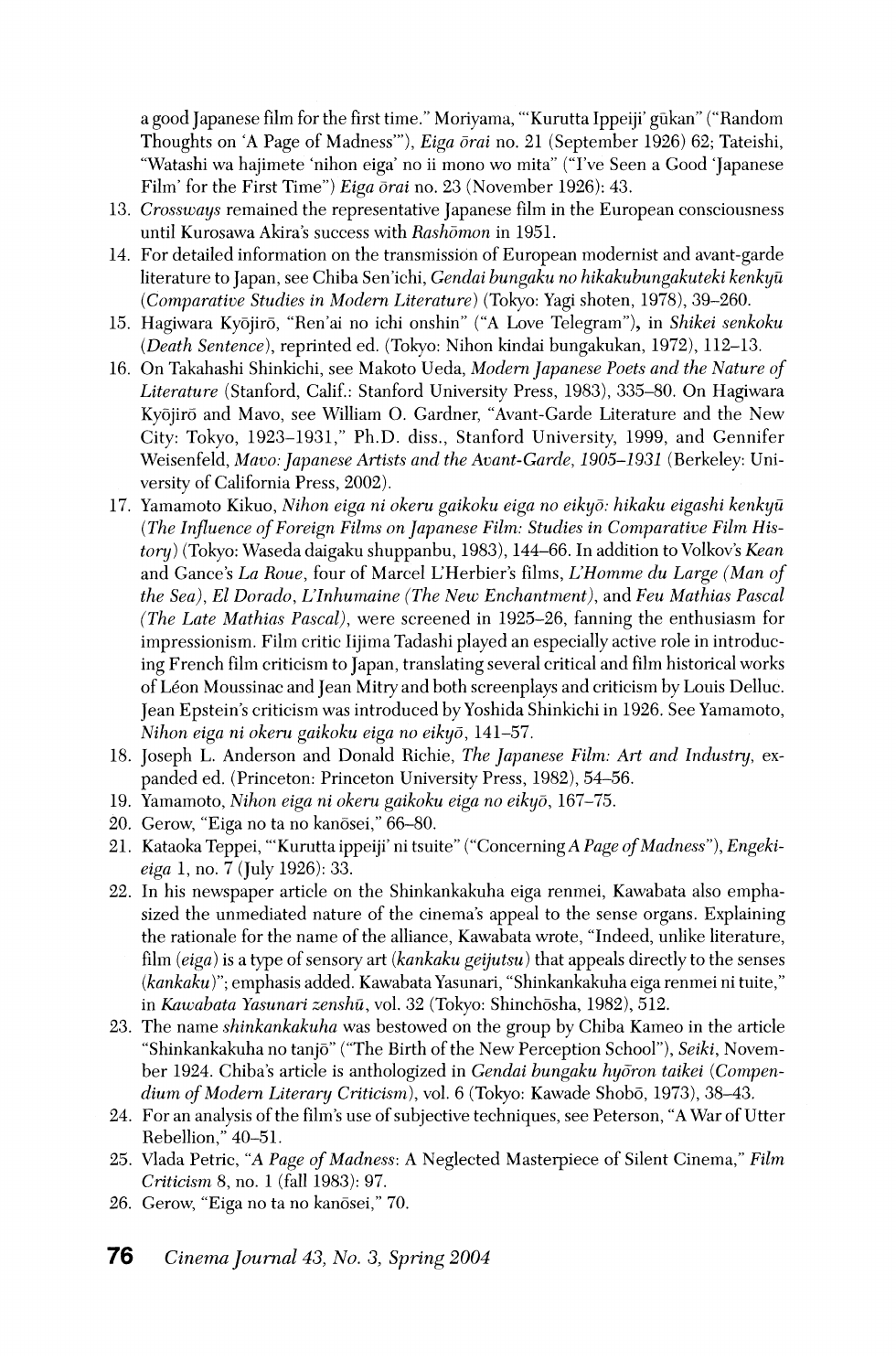- 27. Kawabata Yasunari, "Shinshin sakka no shin keiko kaisetsu" ("An Explanation of the New Tendencies of Up-and-Coming Writers") Kawabata Yasunari zenshū, vol. 30, 181-82; originally published in Bungei jidai 2, no. 1 (January 1925): 2-10.
- 28. Teinosuke Kinugasa et al., "Kurutta Ippeiji gōhyōkai sokukiroku" ("Group Evaluation of A Page of Madness: A Direct Record"), Eiga jidai 1, no. 2 (August 1926): 61.
- 29. In his landmark study, Origins of Modern Japanese Literature, critic Karatani Kōjin builds a provocative narrative about the development of Japanese literature from the 1880s onward around the various effects that were employed to establish a sense of "interiority" in the modern literary subject. If the madness depicted in Kinugasa's film is an extreme and disturbing example of such a modern effect of interiority, then the power of this striking scene derives from an ecstatic pre-/postmodern subjectivity pro vided by the masks, which release their bearers into a communal, presentational, and carnivalesque "exteriority." See Karatani Kōjin, Origins of Modern Japanese Litera ture, trans. edited by Brett de Bary (Durham, N.C.: Duke University Press, 1993). For a literary interpolation of this scene, see Kawabata Yasunari, "The Man Who Did Not Smile," Palm-of-the-Hand Stories (San Francisco: North Point Press, 1988), 128-32.
- 30. Quoted in Kinugasa Teinosuke, Waga eiga no seishun (My Youth in Film) (Tokyo: Chuo koronsha, 1977), 79.
- 31. Kinugasa et al.,"Kurutta Ippeiji gohyokai sokukiroku," 60-61; see also Gerow, "Eiga no ta no kanosei," 70-73.
- 32. For more discussion of these techniques, see Petric, "A Page of Madness," 94-106.
- 33. Riichi, Teihon, vol. 13, 78.
- 34. Petric discusses the use of the circular motif in "A Page of Madness," 99-101, 105.
- 35. Ukiyo is a complex concept with extensive literary and religious overtones that has undergone significant changes during the history of its use. It should be noted that at the peak of discussion of the concept, in the eighteenth century, successful passage through the floating world was not contingent on money alone but required formi dable cultural and social skills. Nevertheless, desire for the courtesans and kabuki actors in the floating world and mimetic desire for its  $ts\bar{u}$  (connoisseurs) was promoted to a broad public by such cultural products as woodblock prints, popular literature, and kabuki plays. For more on the floating world, see Donald Jenkins, "Introduction," in Jenkins, ed., The Floating World Revisited (Honolulu: University of Hawaii Press, 1993), 3-23, and Elizabeth de Sabato Swinton, "Reflections on the Floating World," in Swinton, ed., The Women of the Pleasure Quarter (New York: Henry Hills Press, 1995), 13-45.
- 36. On Asakusa's significance in the performance of "modern life" in interwar Japan, see Yoshimi Shun'ya, Toshi no doramatourugī: Tōkyō, sakariba no shakaishi (Dramaturgy of the City: A Social History of Tokyo's Commercial and Entertainment Centers) (To kyo: Kobundo, 1987), 193-218.
- 37. As one of my anonymous Cinema Journal readers pointed out, the trope of using a historical setting as an indirect means of commenting on a contemporary Japanese situation was not Kinugasa's innovation but can be traced to the *kabuki* theater practice of coding the contemporary to a historical or legendary "world" (sekai), a practice that developed in part as a method of circumventing the Tokugawa government's ban on works depicting contemporary political events.
- 38. Miriam Bratu Hansen, "The Mass Production of the Senses: Classical Cinema as Ver nacular Modernism," Modernism/Modernity 6, no. 2 (1999): 68, 69.
- 39. It could be argued that Kinugasa's films, and the literary works of the shinkankakuha, belong more to the lineage of "high modernism" that Hansen intentionally removes from the center stage of her discussion of "vernacular modernism." Instead, she focuses